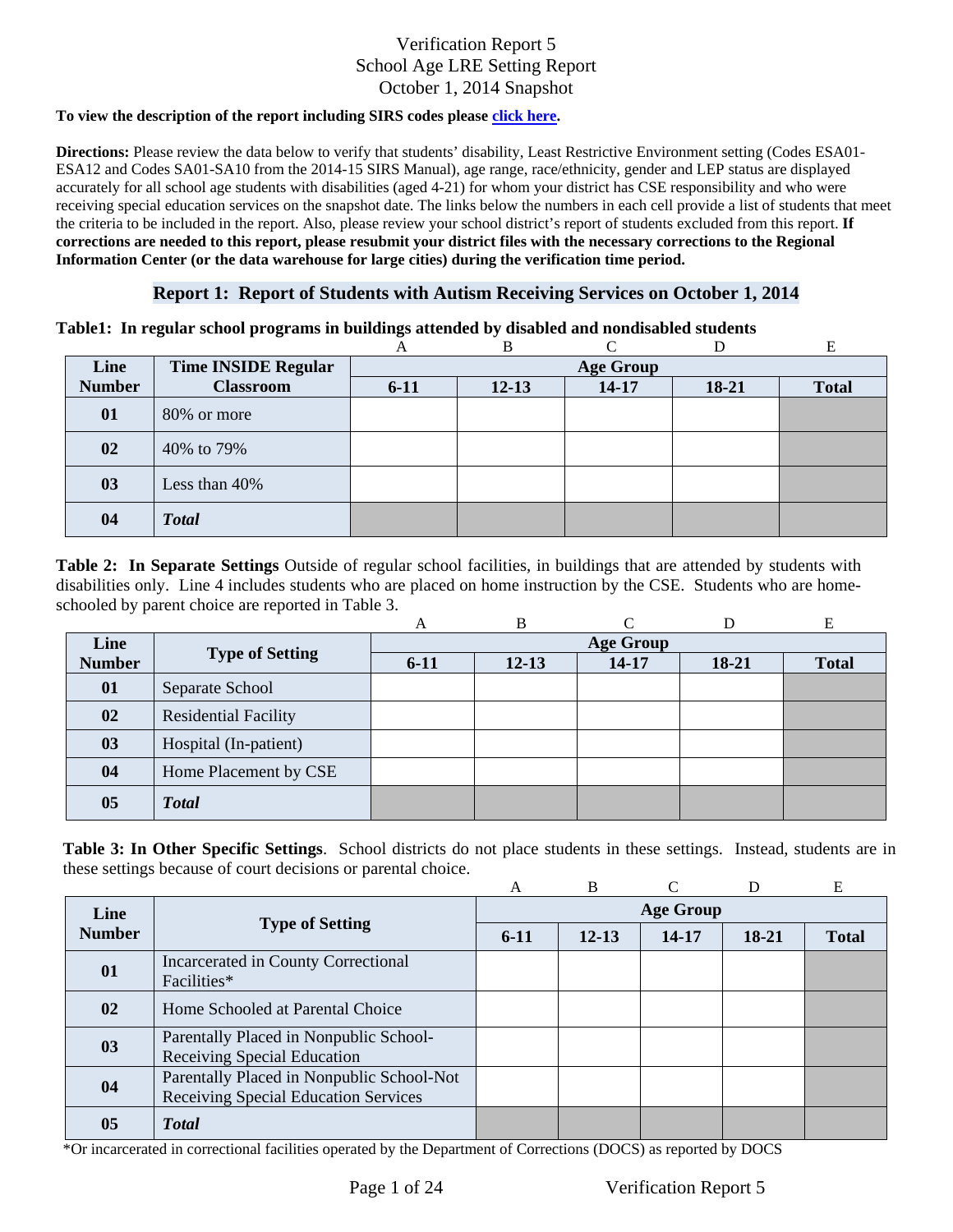### **Report 2: Report of Students with Emotional Disturbance Receiving Services on October 1, 2014**

|               |                            |                  | В         |           |       | E            |  |  |
|---------------|----------------------------|------------------|-----------|-----------|-------|--------------|--|--|
| Line          | <b>Time INSIDE Regular</b> | <b>Age Group</b> |           |           |       |              |  |  |
| <b>Number</b> | <b>Classroom</b>           | $6 - 11$         | $12 - 13$ | $14 - 17$ | 18-21 | <b>Total</b> |  |  |
| 01            | 80% or more                |                  |           |           |       |              |  |  |
| 02            | 40% to 79%                 |                  |           |           |       |              |  |  |
| 03            | Less than 40%              |                  |           |           |       |              |  |  |
| 04            | <b>Total</b>               |                  |           |           |       |              |  |  |

#### **Table1: In regular school programs in buildings attended by disabled and nondisabled students**

 schooled by parent choice are reported in Table 3. **Table 2: In Separate Settings** Outside of regular school facilities, in buildings that are attended by students with disabilities only. Line 4 includes students who are placed on home instruction by the CSE. Students who are home-

|               |                             | А                | B         |       |       | E            |  |  |
|---------------|-----------------------------|------------------|-----------|-------|-------|--------------|--|--|
| Line          | <b>Type of Setting</b>      | <b>Age Group</b> |           |       |       |              |  |  |
| <b>Number</b> |                             | $6 - 11$         | $12 - 13$ | 14-17 | 18-21 | <b>Total</b> |  |  |
| 01            | Separate School             |                  |           |       |       |              |  |  |
| 02            | <b>Residential Facility</b> |                  |           |       |       |              |  |  |
| 03            | Hospital (In-patient)       |                  |           |       |       |              |  |  |
| 04            | Home Placement by CSE       |                  |           |       |       |              |  |  |
| 05            | <b>Total</b>                |                  |           |       |       |              |  |  |

**Table 3: In Other Specific Settings**. School districts do not place students in these settings. Instead, students are in these settings because of court decisions or parental choice.

|                |                                                                                   | A                | B         | $\mathsf{\Gamma}$ | D     | Е            |  |  |
|----------------|-----------------------------------------------------------------------------------|------------------|-----------|-------------------|-------|--------------|--|--|
| Line           | <b>Type of Setting</b>                                                            | <b>Age Group</b> |           |                   |       |              |  |  |
| <b>Number</b>  |                                                                                   | $6-11$           | $12 - 13$ | 14-17             | 18-21 | <b>Total</b> |  |  |
| 01             | Incarcerated in County Correctional<br>Facilities*                                |                  |           |                   |       |              |  |  |
| $\mathbf{02}$  | Home Schooled at Parental Choice                                                  |                  |           |                   |       |              |  |  |
| 03             | Parentally Placed in Nonpublic School-<br><b>Receiving Special Education</b>      |                  |           |                   |       |              |  |  |
| 04             | Parentally Placed in Nonpublic School-Not<br>Receiving Special Education Services |                  |           |                   |       |              |  |  |
| 0 <sub>5</sub> | <b>Total</b>                                                                      |                  |           |                   |       |              |  |  |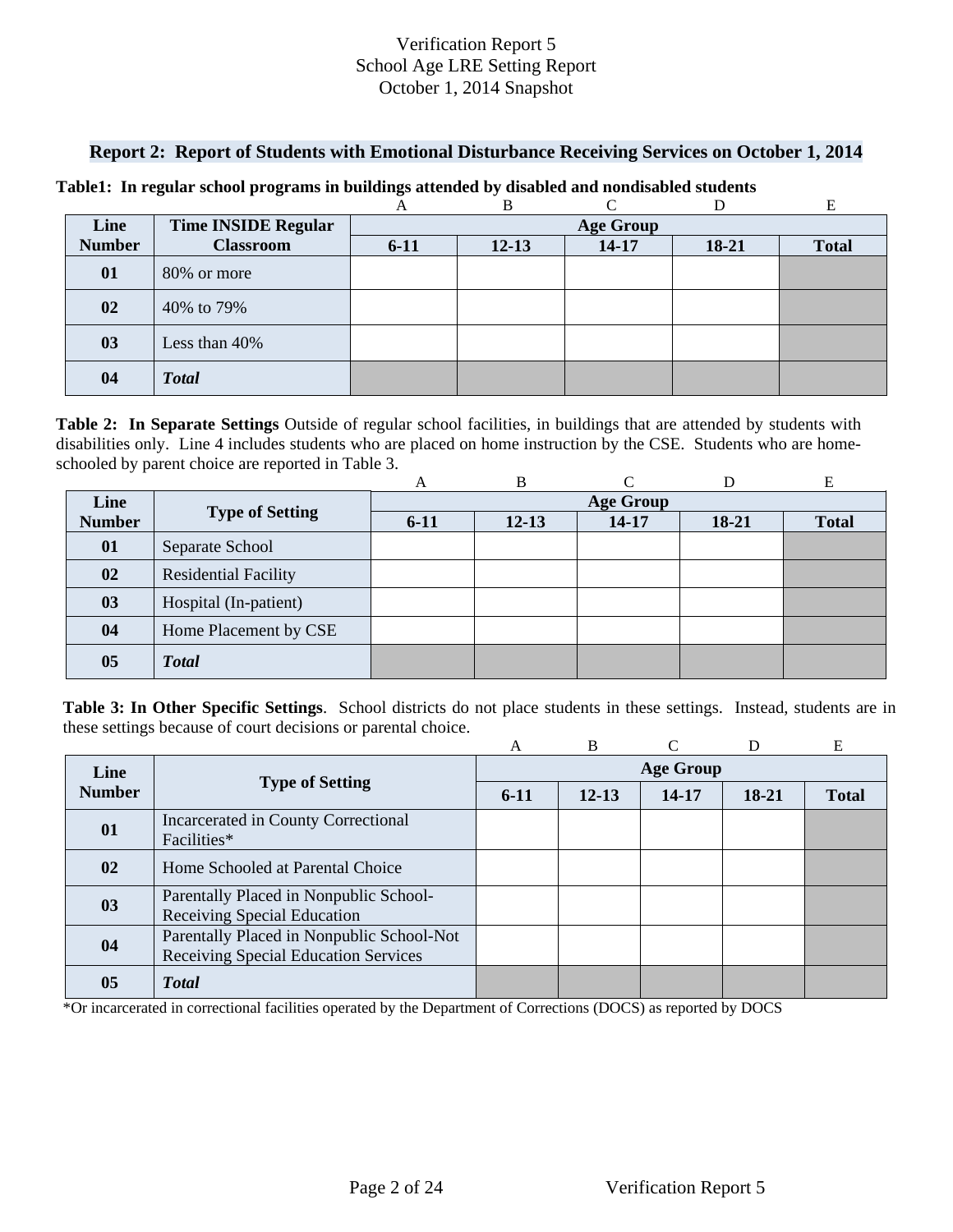### **Report 3: Report of Students with Learning Disabilities Receiving Services on October 1, 2014**

|               |                            |                  | B         | ⌒         |           |              |  |  |
|---------------|----------------------------|------------------|-----------|-----------|-----------|--------------|--|--|
| Line          | <b>Time INSIDE Regular</b> | <b>Age Group</b> |           |           |           |              |  |  |
| <b>Number</b> | <b>Classroom</b>           | $6 - 11$         | $12 - 13$ | $14 - 17$ | $18 - 21$ | <b>Total</b> |  |  |
| 01            | 80% or more                |                  |           |           |           |              |  |  |
| 02            | 40% to 79%                 |                  |           |           |           |              |  |  |
| 03            | Less than 40%              |                  |           |           |           |              |  |  |
| 04            | <b>Total</b>               |                  |           |           |           |              |  |  |

#### **Table1: In regular school programs in buildings attended by disabled and nondisabled students**

schooled by parent choice are reported in Table 3.<br>
A B C D E **Table 2: In Separate Settings** Outside of regular school facilities, in buildings that are attended by students with disabilities only. Line 4 includes students who are placed on home instruction by the CSE. Students who are home-

|                |                             | A                | B         |       |         | Е            |  |  |
|----------------|-----------------------------|------------------|-----------|-------|---------|--------------|--|--|
| Line           |                             | <b>Age Group</b> |           |       |         |              |  |  |
| <b>Number</b>  | <b>Type of Setting</b>      | $6-11$           | $12 - 13$ | 14-17 | $18-21$ | <b>Total</b> |  |  |
| 01             | Separate School             |                  |           |       |         |              |  |  |
| 02             | <b>Residential Facility</b> |                  |           |       |         |              |  |  |
| 03             | Hospital (In-patient)       |                  |           |       |         |              |  |  |
| 04             | Home Placement by CSE       |                  |           |       |         |              |  |  |
| 0 <sub>5</sub> | <b>Total</b>                |                  |           |       |         |              |  |  |

**Table 3: In Other Specific Settings**. School districts do not place students in these settings. Instead, students are in these settings because of court decisions or parental choice.

|               |                                                                                   | А                | <sub>B</sub> |       | D     | E            |  |  |
|---------------|-----------------------------------------------------------------------------------|------------------|--------------|-------|-------|--------------|--|--|
| Line          | <b>Type of Setting</b>                                                            | <b>Age Group</b> |              |       |       |              |  |  |
| <b>Number</b> |                                                                                   | $6-11$           | $12 - 13$    | 14-17 | 18-21 | <b>Total</b> |  |  |
| 01            | Incarcerated in County Correctional<br>Facilities*                                |                  |              |       |       |              |  |  |
| 02            | Home Schooled at Parental Choice                                                  |                  |              |       |       |              |  |  |
| 03            | Parentally Placed in Nonpublic School-<br>Receiving Special Education             |                  |              |       |       |              |  |  |
| 04            | Parentally Placed in Nonpublic School-Not<br>Receiving Special Education Services |                  |              |       |       |              |  |  |
| 05            | <b>T</b> otal                                                                     |                  |              |       |       |              |  |  |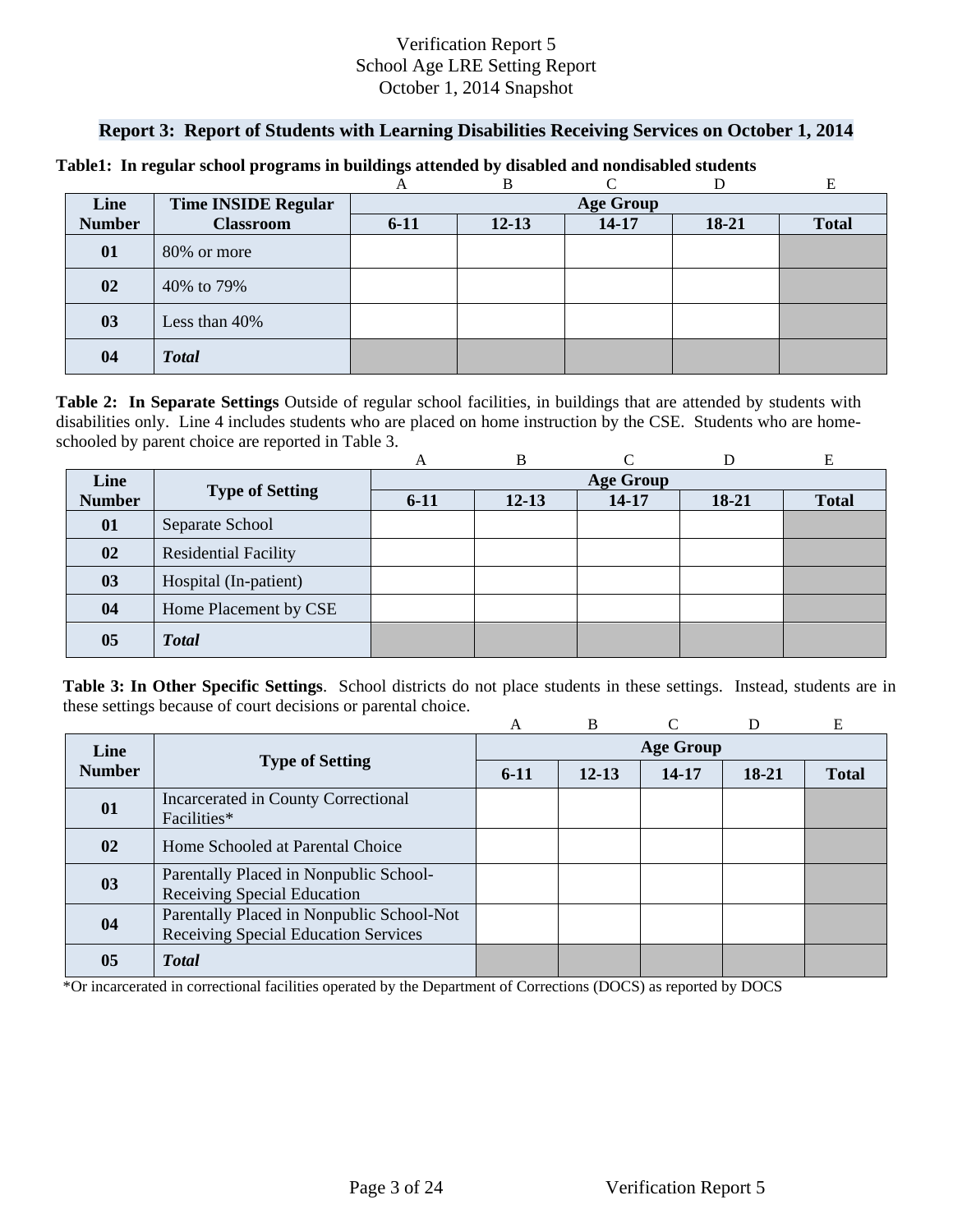## **Report 4: Report of Students with Intellectual Disability Receiving Services on October 1, 2014**

|               |                            |                  | В         |           |       |              |  |  |
|---------------|----------------------------|------------------|-----------|-----------|-------|--------------|--|--|
| Line          | <b>Time INSIDE Regular</b> | <b>Age Group</b> |           |           |       |              |  |  |
| <b>Number</b> | <b>Classroom</b>           | $6 - 11$         | $12 - 13$ | $14 - 17$ | 18-21 | <b>Total</b> |  |  |
| 01            | 80% or more                |                  |           |           |       |              |  |  |
| 02            | 40% to 79%                 |                  |           |           |       |              |  |  |
| 03            | Less than 40%              |                  |           |           |       |              |  |  |
| 04            | <b>Total</b>               |                  |           |           |       |              |  |  |

#### **Table1: In regular school programs in buildings attended by disabled and nondisabled students**

schooled by parent choice are reported in Table 3.<br>
A B C D E **Table 2: In Separate Settings** Outside of regular school facilities, in buildings that are attended by students with disabilities only. Line 4 includes students who are placed on home instruction by the CSE. Students who are home-

|                |                             | A                | B         |       |         | Е            |  |  |
|----------------|-----------------------------|------------------|-----------|-------|---------|--------------|--|--|
| Line           | <b>Type of Setting</b>      | <b>Age Group</b> |           |       |         |              |  |  |
| <b>Number</b>  |                             | $6 - 11$         | $12 - 13$ | 14-17 | $18-21$ | <b>Total</b> |  |  |
| 01             | Separate School             |                  |           |       |         |              |  |  |
| 02             | <b>Residential Facility</b> |                  |           |       |         |              |  |  |
| 03             | Hospital (In-patient)       |                  |           |       |         |              |  |  |
| 04             | Home Placement by CSE       |                  |           |       |         |              |  |  |
| 0 <sub>5</sub> | <b>Total</b>                |                  |           |       |         |              |  |  |

**Table 3: In Other Specific Settings**. School districts do not place students in these settings. Instead, students are in these settings because of court decisions or parental choice.

|               |                                                                                          | A                | B         |       | D       | E            |  |  |
|---------------|------------------------------------------------------------------------------------------|------------------|-----------|-------|---------|--------------|--|--|
| Line          | <b>Type of Setting</b>                                                                   | <b>Age Group</b> |           |       |         |              |  |  |
| <b>Number</b> |                                                                                          | $6-11$           | $12 - 13$ | 14-17 | $18-21$ | <b>Total</b> |  |  |
| 01            | Incarcerated in County Correctional<br>Facilities*                                       |                  |           |       |         |              |  |  |
| 02            | Home Schooled at Parental Choice                                                         |                  |           |       |         |              |  |  |
| 03            | Parentally Placed in Nonpublic School-<br><b>Receiving Special Education</b>             |                  |           |       |         |              |  |  |
| 04            | Parentally Placed in Nonpublic School-Not<br><b>Receiving Special Education Services</b> |                  |           |       |         |              |  |  |
| 05            | <b>Total</b>                                                                             |                  |           |       |         |              |  |  |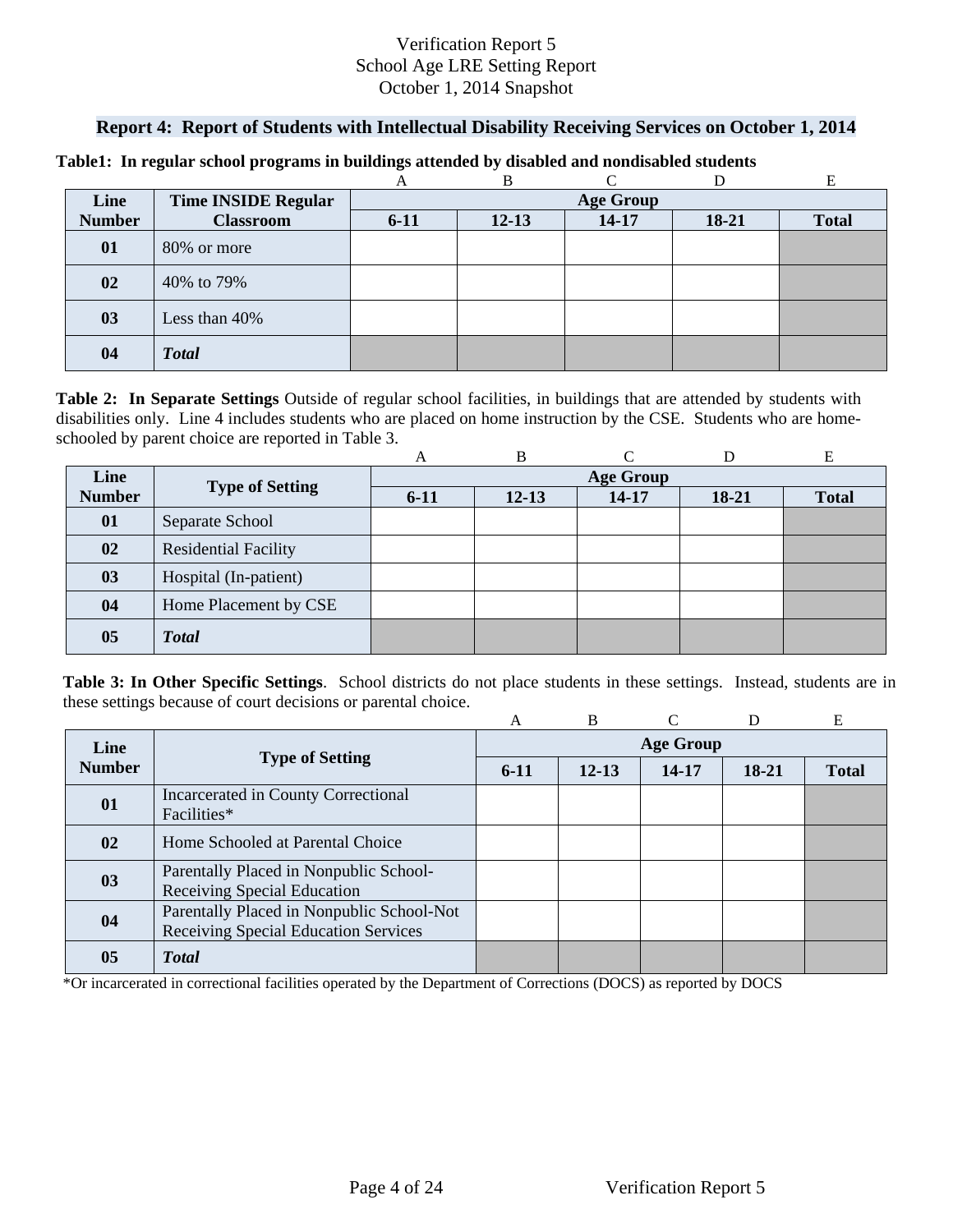### **Report 5: Report of Students with Deafness Receiving Services on October 1, 2014**

|               |                            |                  | В         |           |       | E            |  |  |
|---------------|----------------------------|------------------|-----------|-----------|-------|--------------|--|--|
| Line          | <b>Time INSIDE Regular</b> | <b>Age Group</b> |           |           |       |              |  |  |
| <b>Number</b> | <b>Classroom</b>           | $6 - 11$         | $12 - 13$ | $14 - 17$ | 18-21 | <b>Total</b> |  |  |
| 01            | 80% or more                |                  |           |           |       |              |  |  |
| 02            | 40% to 79%                 |                  |           |           |       |              |  |  |
| 03            | Less than 40%              |                  |           |           |       |              |  |  |
| 04            | <b>Total</b>               |                  |           |           |       |              |  |  |

#### **Table1: In regular school programs in buildings attended by disabled and nondisabled students**

schooled by parent choice are reported in Table 3.<br>
A B C D E **Table 2: In Separate Settings** Outside of regular school facilities, in buildings that are attended by students with disabilities only. Line 4 includes students who are placed on home instruction by the CSE. Students who are home-

|                |                             | A                | B         |       |         | Е            |  |  |
|----------------|-----------------------------|------------------|-----------|-------|---------|--------------|--|--|
| Line           |                             | <b>Age Group</b> |           |       |         |              |  |  |
| <b>Number</b>  | <b>Type of Setting</b>      | $6-11$           | $12 - 13$ | 14-17 | $18-21$ | <b>Total</b> |  |  |
| 01             | Separate School             |                  |           |       |         |              |  |  |
| 02             | <b>Residential Facility</b> |                  |           |       |         |              |  |  |
| 03             | Hospital (In-patient)       |                  |           |       |         |              |  |  |
| 04             | Home Placement by CSE       |                  |           |       |         |              |  |  |
| 0 <sub>5</sub> | <b>Total</b>                |                  |           |       |         |              |  |  |

**Table 3: In Other Specific Settings**. School districts do not place students in these settings. Instead, students are in these settings because of court decisions or parental choice.

|               |                                                                                   | А                | B         |       |         | E            |  |  |
|---------------|-----------------------------------------------------------------------------------|------------------|-----------|-------|---------|--------------|--|--|
| Line          |                                                                                   | <b>Age Group</b> |           |       |         |              |  |  |
| <b>Number</b> | <b>Type of Setting</b>                                                            | $6-11$           | $12 - 13$ | 14-17 | $18-21$ | <b>Total</b> |  |  |
| 01            | Incarcerated in County Correctional<br>Facilities*                                |                  |           |       |         |              |  |  |
| $\mathbf{02}$ | Home Schooled at Parental Choice                                                  |                  |           |       |         |              |  |  |
| 03            | Parentally Placed in Nonpublic School-<br>Receiving Special Education             |                  |           |       |         |              |  |  |
| 04            | Parentally Placed in Nonpublic School-Not<br>Receiving Special Education Services |                  |           |       |         |              |  |  |
| 05            | <b>T</b> otal                                                                     |                  |           |       |         |              |  |  |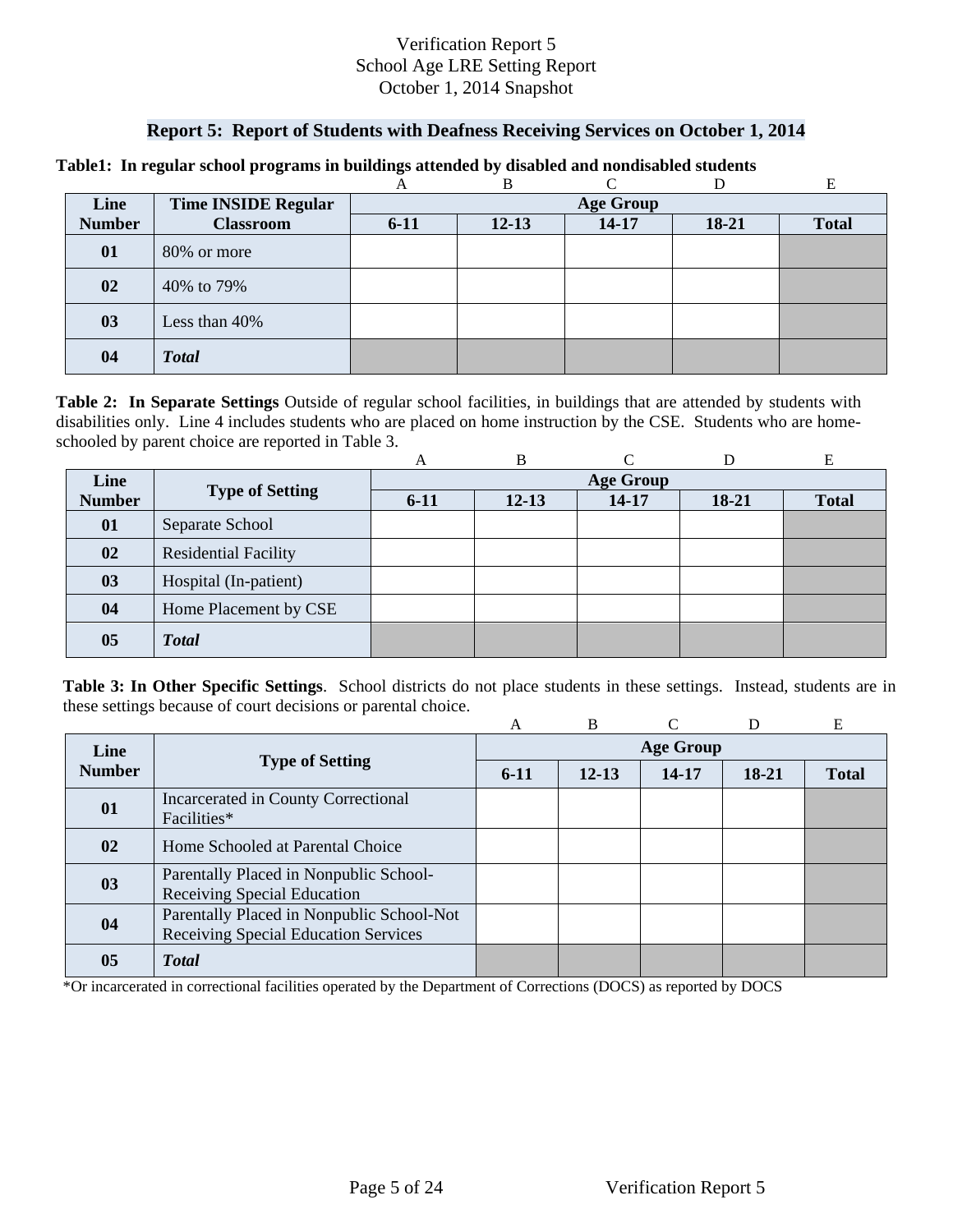### **Report 6: Report of Students with Hearing Impairments Receiving Services on October 1, 2014**

|               |                            |                  | B         | ⌒         |       |              |  |  |
|---------------|----------------------------|------------------|-----------|-----------|-------|--------------|--|--|
| Line          | <b>Time INSIDE Regular</b> | <b>Age Group</b> |           |           |       |              |  |  |
| <b>Number</b> | <b>Classroom</b>           | $6 - 11$         | $12 - 13$ | $14 - 17$ | 18-21 | <b>Total</b> |  |  |
| 01            | 80% or more                |                  |           |           |       |              |  |  |
| 02            | 40% to 79%                 |                  |           |           |       |              |  |  |
| 03            | Less than 40%              |                  |           |           |       |              |  |  |
| 04            | <b>Total</b>               |                  |           |           |       |              |  |  |

#### **Table1: In regular school programs in buildings attended by disabled and nondisabled students**

schooled by parent choice are reported in Table 3.<br>
A B C D E **Table 2: In Separate Settings** Outside of regular school facilities, in buildings that are attended by students with disabilities only. Line 4 includes students who are placed on home instruction by the CSE. Students who are home-

|                |                             | A                | B         |       |         | E            |  |  |
|----------------|-----------------------------|------------------|-----------|-------|---------|--------------|--|--|
| Line           |                             | <b>Age Group</b> |           |       |         |              |  |  |
| <b>Number</b>  | <b>Type of Setting</b>      | $6 - 11$         | $12 - 13$ | 14-17 | $18-21$ | <b>Total</b> |  |  |
| 01             | Separate School             |                  |           |       |         |              |  |  |
| 02             | <b>Residential Facility</b> |                  |           |       |         |              |  |  |
| 03             | Hospital (In-patient)       |                  |           |       |         |              |  |  |
| 04             | Home Placement by CSE       |                  |           |       |         |              |  |  |
| 0 <sub>5</sub> | <b>Total</b>                |                  |           |       |         |              |  |  |

**Table 3: In Other Specific Settings**. School districts do not place students in these settings. Instead, students are in these settings because of court decisions or parental choice.

|               |                                                                                   | A                | B         |       | D     | E            |  |  |
|---------------|-----------------------------------------------------------------------------------|------------------|-----------|-------|-------|--------------|--|--|
| Line          |                                                                                   | <b>Age Group</b> |           |       |       |              |  |  |
| <b>Number</b> | <b>Type of Setting</b>                                                            | $6-11$           | $12 - 13$ | 14-17 | 18-21 | <b>Total</b> |  |  |
| 01            | Incarcerated in County Correctional<br>Facilities*                                |                  |           |       |       |              |  |  |
| 02            | Home Schooled at Parental Choice                                                  |                  |           |       |       |              |  |  |
| 03            | Parentally Placed in Nonpublic School-<br>Receiving Special Education             |                  |           |       |       |              |  |  |
| 04            | Parentally Placed in Nonpublic School-Not<br>Receiving Special Education Services |                  |           |       |       |              |  |  |
| 05            | <b>T</b> otal                                                                     |                  |           |       |       |              |  |  |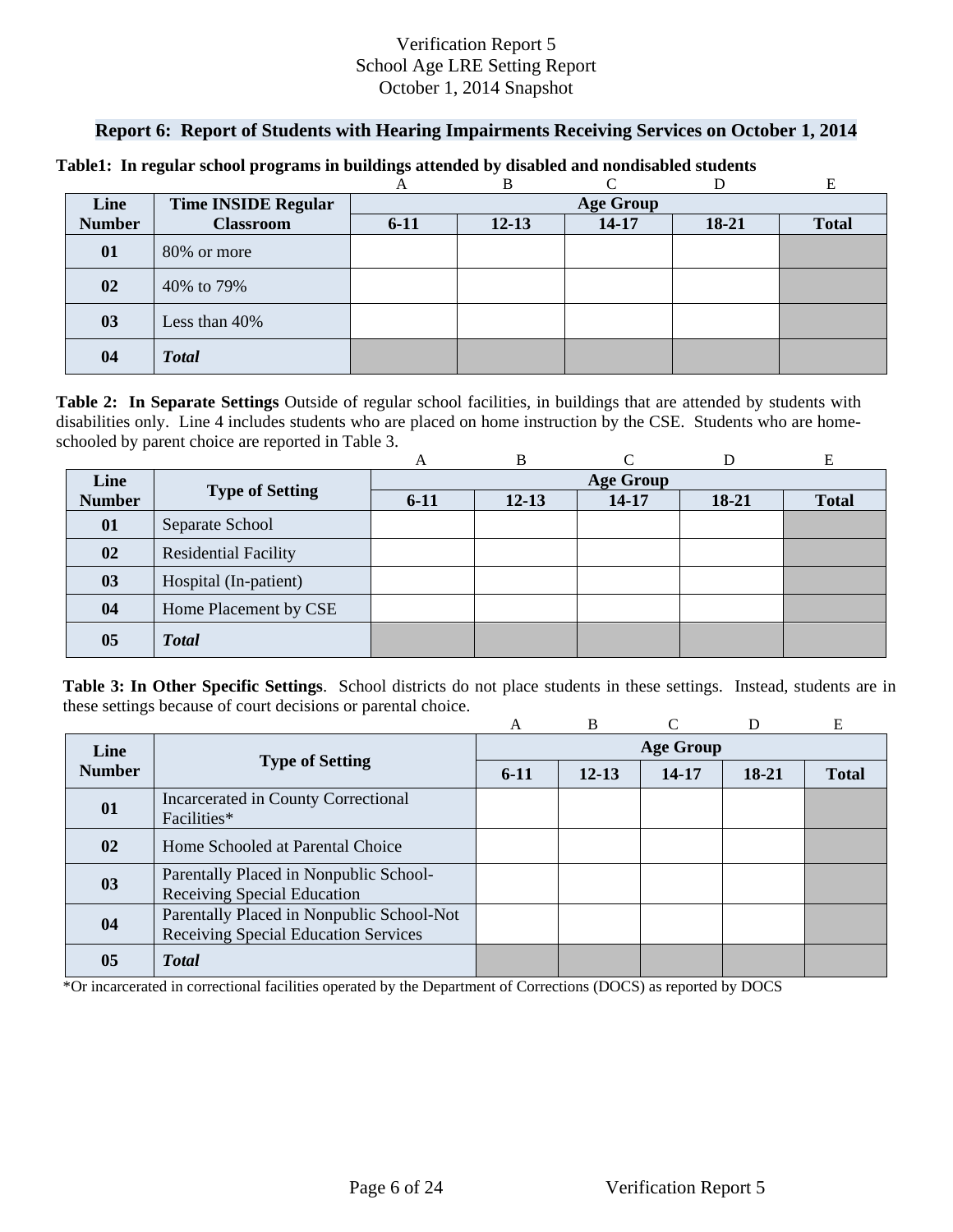### **Report 7: Report of Students with Speech or Language Receiving Services on October 1, 2014**

|               |                            |                  | B         | ⌒         |         |              |  |  |
|---------------|----------------------------|------------------|-----------|-----------|---------|--------------|--|--|
| Line          | <b>Time INSIDE Regular</b> | <b>Age Group</b> |           |           |         |              |  |  |
| <b>Number</b> | <b>Classroom</b>           | $6 - 11$         | $12 - 13$ | $14 - 17$ | $18-21$ | <b>Total</b> |  |  |
| 01            | 80% or more                |                  |           |           |         |              |  |  |
| 02            | 40% to 79%                 |                  |           |           |         |              |  |  |
| 03            | Less than 40%              |                  |           |           |         |              |  |  |
| 04            | <b>Total</b>               |                  |           |           |         |              |  |  |

#### **Table1: In regular school programs in buildings attended by disabled and nondisabled students**

schooled by parent choice are reported in Table 3.<br>
A B C D E **Table 2: In Separate Settings** Outside of regular school facilities, in buildings that are attended by students with disabilities only. Line 4 includes students who are placed on home instruction by the CSE. Students who are home-

|                |                             | A                | B         |       |         | Е            |  |  |
|----------------|-----------------------------|------------------|-----------|-------|---------|--------------|--|--|
| Line           |                             | <b>Age Group</b> |           |       |         |              |  |  |
| <b>Number</b>  | <b>Type of Setting</b>      | $6-11$           | $12 - 13$ | 14-17 | $18-21$ | <b>Total</b> |  |  |
| 01             | Separate School             |                  |           |       |         |              |  |  |
| 02             | <b>Residential Facility</b> |                  |           |       |         |              |  |  |
| 03             | Hospital (In-patient)       |                  |           |       |         |              |  |  |
| 04             | Home Placement by CSE       |                  |           |       |         |              |  |  |
| 0 <sub>5</sub> | <b>Total</b>                |                  |           |       |         |              |  |  |

**Table 3: In Other Specific Settings**. School districts do not place students in these settings. Instead, students are in these settings because of court decisions or parental choice.

|               |                                                                                   | A                | B         |       | D     | E            |  |  |
|---------------|-----------------------------------------------------------------------------------|------------------|-----------|-------|-------|--------------|--|--|
| Line          |                                                                                   | <b>Age Group</b> |           |       |       |              |  |  |
| <b>Number</b> | <b>Type of Setting</b>                                                            | $6-11$           | $12 - 13$ | 14-17 | 18-21 | <b>Total</b> |  |  |
| 01            | Incarcerated in County Correctional<br>Facilities*                                |                  |           |       |       |              |  |  |
| 02            | Home Schooled at Parental Choice                                                  |                  |           |       |       |              |  |  |
| 03            | Parentally Placed in Nonpublic School-<br>Receiving Special Education             |                  |           |       |       |              |  |  |
| 04            | Parentally Placed in Nonpublic School-Not<br>Receiving Special Education Services |                  |           |       |       |              |  |  |
| 05            | <b>T</b> otal                                                                     |                  |           |       |       |              |  |  |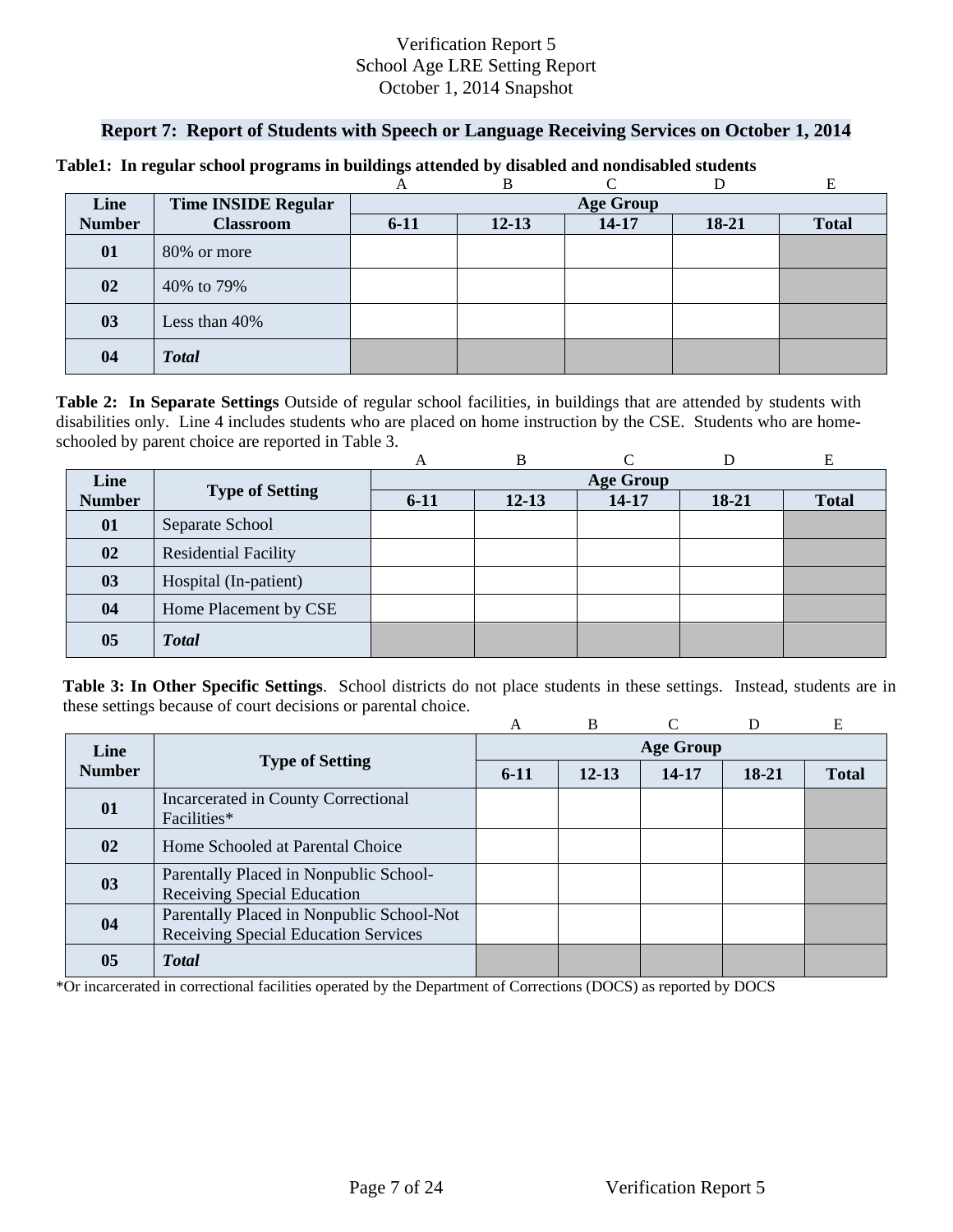## **Report 8: Report of Students with Visual Impairments (including Blindness) Receiving Services on October 1, 2014**

#### **Table1: In regular school programs in buildings attended by disabled and nondisabled students**

|               |                            |                  | В         |           |       | E            |  |  |
|---------------|----------------------------|------------------|-----------|-----------|-------|--------------|--|--|
| Line          | <b>Time INSIDE Regular</b> | <b>Age Group</b> |           |           |       |              |  |  |
| <b>Number</b> | <b>Classroom</b>           | $6 - 11$         | $12 - 13$ | $14 - 17$ | 18-21 | <b>Total</b> |  |  |
| 01            | 80% or more                |                  |           |           |       |              |  |  |
| 02            | 40% to 79%                 |                  |           |           |       |              |  |  |
| 03            | Less than 40%              |                  |           |           |       |              |  |  |
| 04            | <b>Total</b>               |                  |           |           |       |              |  |  |

 schooled by parent choice are reported in Table 3. **Table 2: In Separate Settings** Outside of regular school facilities, in buildings that are attended by students with disabilities only. Line 4 includes students who are placed on home instruction by the CSE. Students who are home-

|                |                             | А                | B         |       |         | E            |  |  |
|----------------|-----------------------------|------------------|-----------|-------|---------|--------------|--|--|
| Line           | <b>Type of Setting</b>      | <b>Age Group</b> |           |       |         |              |  |  |
| <b>Number</b>  |                             | $6 - 11$         | $12 - 13$ | 14-17 | $18-21$ | <b>Total</b> |  |  |
| 01             | Separate School             |                  |           |       |         |              |  |  |
| 02             | <b>Residential Facility</b> |                  |           |       |         |              |  |  |
| 03             | Hospital (In-patient)       |                  |           |       |         |              |  |  |
| 04             | Home Placement by CSE       |                  |           |       |         |              |  |  |
| 0 <sub>5</sub> | <b>Total</b>                |                  |           |       |         |              |  |  |

**Table 3: In Other Specific Settings**. School districts do not place students in these settings. Instead, students are in these settings because of court decisions or parental choice.

|               |                                                                                   | A                | B         |           | D     | Е            |  |  |
|---------------|-----------------------------------------------------------------------------------|------------------|-----------|-----------|-------|--------------|--|--|
| Line          |                                                                                   | <b>Age Group</b> |           |           |       |              |  |  |
| <b>Number</b> | <b>Type of Setting</b>                                                            | $6-11$           | $12 - 13$ | $14 - 17$ | 18-21 | <b>Total</b> |  |  |
| 01            | Incarcerated in County Correctional<br>Facilities*                                |                  |           |           |       |              |  |  |
| 02            | Home Schooled at Parental Choice                                                  |                  |           |           |       |              |  |  |
| 03            | Parentally Placed in Nonpublic School-<br>Receiving Special Education             |                  |           |           |       |              |  |  |
| 04            | Parentally Placed in Nonpublic School-Not<br>Receiving Special Education Services |                  |           |           |       |              |  |  |
| 05            | <b>T</b> otal                                                                     |                  |           |           |       |              |  |  |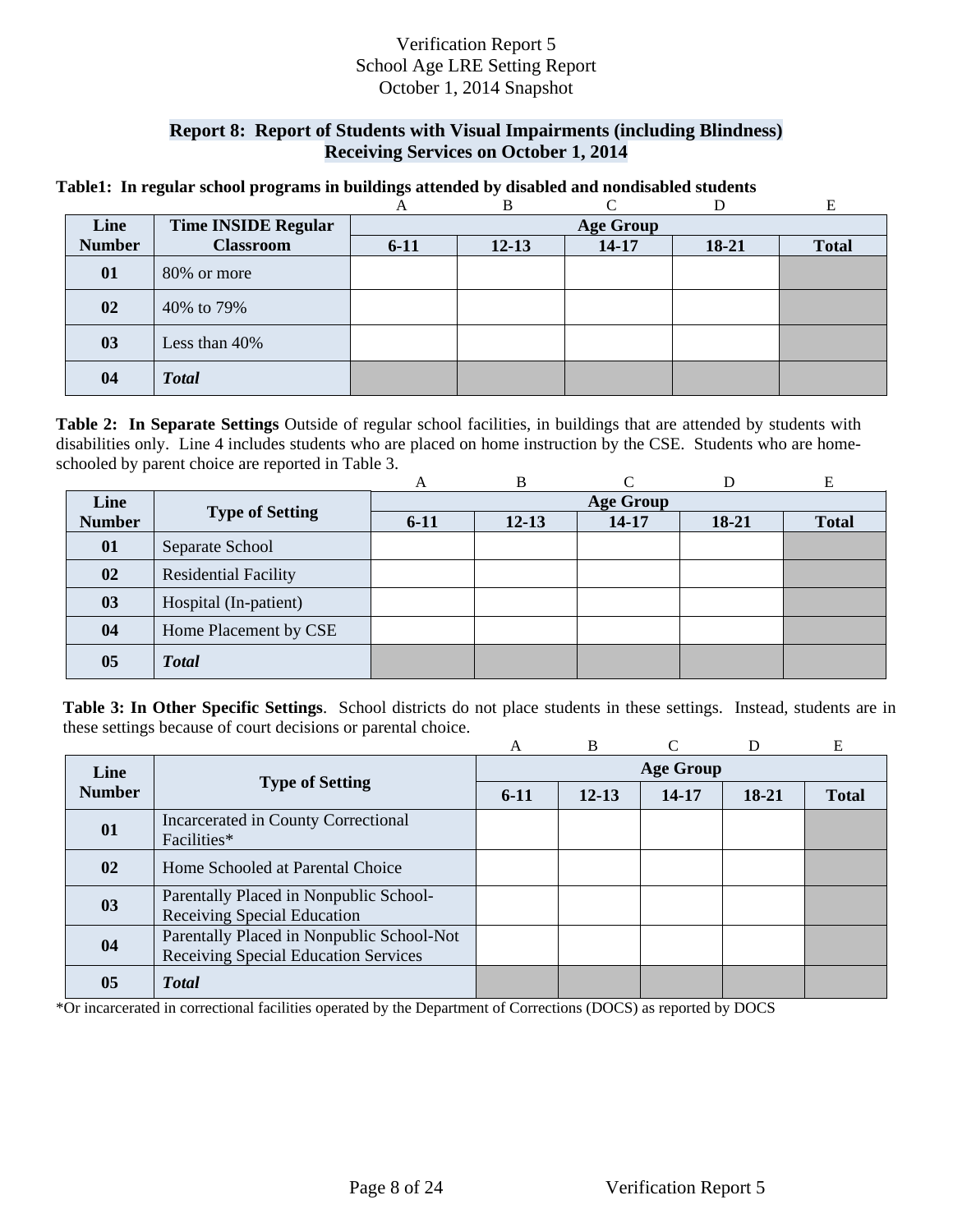### **Report 9: Report of Students with Orthopedic Impairments Receiving Services on October 1, 2014**

|               |                            |                  | B         | $\sqrt{ }$ |       |              |  |  |
|---------------|----------------------------|------------------|-----------|------------|-------|--------------|--|--|
| Line          | <b>Time INSIDE Regular</b> | <b>Age Group</b> |           |            |       |              |  |  |
| <b>Number</b> | <b>Classroom</b>           | $6 - 11$         | $12 - 13$ | $14 - 17$  | 18-21 | <b>Total</b> |  |  |
| 01            | 80% or more                |                  |           |            |       |              |  |  |
| 02            | 40% to 79%                 |                  |           |            |       |              |  |  |
| 03            | Less than 40%              |                  |           |            |       |              |  |  |
| 04            | <b>Total</b>               |                  |           |            |       |              |  |  |

#### **Table1: In regular school programs in buildings attended by disabled and nondisabled students**

schooled by parent choice are reported in Table 3.<br>
A B C D E **Table 2: In Separate Settings** Outside of regular school facilities, in buildings that are attended by students with disabilities only. Line 4 includes students who are placed on home instruction by the CSE. Students who are home-

|                |                             | A                | B         |       |         | E            |  |  |
|----------------|-----------------------------|------------------|-----------|-------|---------|--------------|--|--|
| Line           |                             | <b>Age Group</b> |           |       |         |              |  |  |
| <b>Number</b>  | <b>Type of Setting</b>      | $6 - 11$         | $12 - 13$ | 14-17 | $18-21$ | <b>Total</b> |  |  |
| 01             | Separate School             |                  |           |       |         |              |  |  |
| 02             | <b>Residential Facility</b> |                  |           |       |         |              |  |  |
| 03             | Hospital (In-patient)       |                  |           |       |         |              |  |  |
| 04             | Home Placement by CSE       |                  |           |       |         |              |  |  |
| 0 <sub>5</sub> | <b>Total</b>                |                  |           |       |         |              |  |  |

**Table 3: In Other Specific Settings**. School districts do not place students in these settings. Instead, students are in these settings because of court decisions or parental choice.

|               |                                                                                   | A                | B         |       | D     | E            |  |  |
|---------------|-----------------------------------------------------------------------------------|------------------|-----------|-------|-------|--------------|--|--|
| Line          |                                                                                   | <b>Age Group</b> |           |       |       |              |  |  |
| <b>Number</b> | <b>Type of Setting</b>                                                            | $6-11$           | $12 - 13$ | 14-17 | 18-21 | <b>Total</b> |  |  |
| 01            | Incarcerated in County Correctional<br>Facilities*                                |                  |           |       |       |              |  |  |
| 02            | Home Schooled at Parental Choice                                                  |                  |           |       |       |              |  |  |
| 03            | Parentally Placed in Nonpublic School-<br>Receiving Special Education             |                  |           |       |       |              |  |  |
| 04            | Parentally Placed in Nonpublic School-Not<br>Receiving Special Education Services |                  |           |       |       |              |  |  |
| 05            | <b>T</b> otal                                                                     |                  |           |       |       |              |  |  |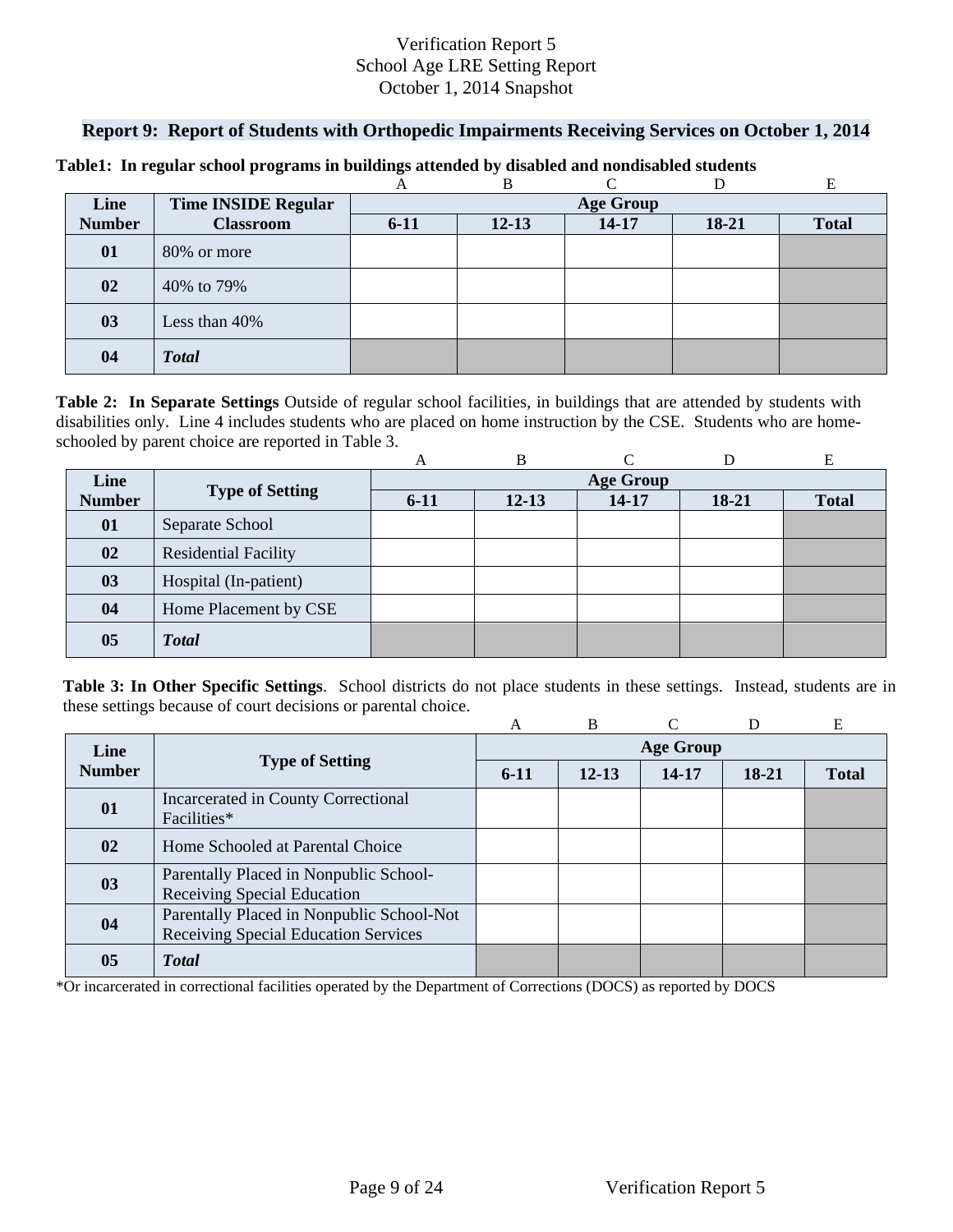### **Report 10: Report of Students with Other Health Impairments Receiving Services on October 1, 2014**

|               |                            |                  | B         | $\sqrt{ }$ |       |              |  |  |
|---------------|----------------------------|------------------|-----------|------------|-------|--------------|--|--|
| Line          | <b>Time INSIDE Regular</b> | <b>Age Group</b> |           |            |       |              |  |  |
| <b>Number</b> | <b>Classroom</b>           | $6 - 11$         | $12 - 13$ | $14 - 17$  | 18-21 | <b>Total</b> |  |  |
| 01            | 80% or more                |                  |           |            |       |              |  |  |
| 02            | 40% to 79%                 |                  |           |            |       |              |  |  |
| 03            | Less than 40%              |                  |           |            |       |              |  |  |
| 04            | <b>Total</b>               |                  |           |            |       |              |  |  |

#### **Table1: In regular school programs in buildings attended by disabled and nondisabled students**

schooled by parent choice are reported in Table 3.<br>
A B C D E **Table 2: In Separate Settings** Outside of regular school facilities, in buildings that are attended by students with disabilities only. Line 4 includes students who are placed on home instruction by the CSE. Students who are home-

|                |                             | A      | B         |                  |         | Е            |
|----------------|-----------------------------|--------|-----------|------------------|---------|--------------|
| Line           |                             |        |           | <b>Age Group</b> |         |              |
| <b>Number</b>  | <b>Type of Setting</b>      | $6-11$ | $12 - 13$ | 14-17            | $18-21$ | <b>Total</b> |
| 01             | Separate School             |        |           |                  |         |              |
| 02             | <b>Residential Facility</b> |        |           |                  |         |              |
| 03             | Hospital (In-patient)       |        |           |                  |         |              |
| 04             | Home Placement by CSE       |        |           |                  |         |              |
| 0 <sub>5</sub> | <b>Total</b>                |        |           |                  |         |              |

**Table 3: In Other Specific Settings**. School districts do not place students in these settings. Instead, students are in these settings because of court decisions or parental choice.

|               |                                                                                   | A                | B         |       | D     | E            |  |  |
|---------------|-----------------------------------------------------------------------------------|------------------|-----------|-------|-------|--------------|--|--|
| Line          |                                                                                   | <b>Age Group</b> |           |       |       |              |  |  |
| <b>Number</b> | <b>Type of Setting</b>                                                            | $6-11$           | $12 - 13$ | 14-17 | 18-21 | <b>Total</b> |  |  |
| 01            | Incarcerated in County Correctional<br>Facilities*                                |                  |           |       |       |              |  |  |
| 02            | Home Schooled at Parental Choice                                                  |                  |           |       |       |              |  |  |
| 03            | Parentally Placed in Nonpublic School-<br>Receiving Special Education             |                  |           |       |       |              |  |  |
| 04            | Parentally Placed in Nonpublic School-Not<br>Receiving Special Education Services |                  |           |       |       |              |  |  |
| 05            | <b>T</b> otal                                                                     |                  |           |       |       |              |  |  |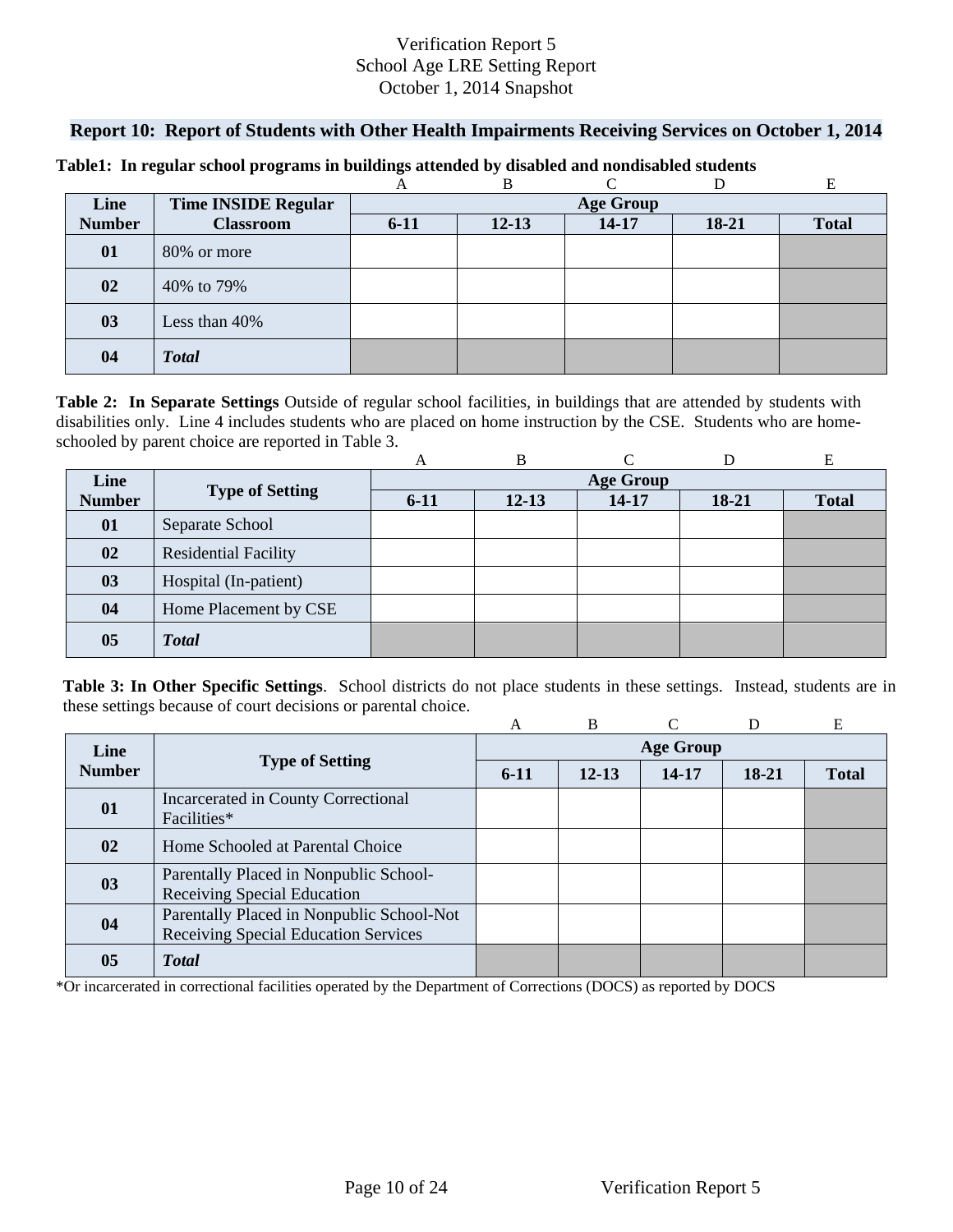## **Report 11: Report of Students with Multiple Disabilities Receiving Services on October 1, 2014**

|               |                            |          | B                | ⌒         |         |              |  |  |  |
|---------------|----------------------------|----------|------------------|-----------|---------|--------------|--|--|--|
| Line          | <b>Time INSIDE Regular</b> |          | <b>Age Group</b> |           |         |              |  |  |  |
| <b>Number</b> | <b>Classroom</b>           | $6 - 11$ | $12 - 13$        | $14 - 17$ | $18-21$ | <b>Total</b> |  |  |  |
| 01            | 80% or more                |          |                  |           |         |              |  |  |  |
| 02            | 40% to 79%                 |          |                  |           |         |              |  |  |  |
| 03            | Less than 40%              |          |                  |           |         |              |  |  |  |
| 04            | <b>Total</b>               |          |                  |           |         |              |  |  |  |

#### **Table1: In regular school programs in buildings attended by disabled and nondisabled students**

schooled by parent choice are reported in Table 3.<br>
A B C D E **Table 2: In Separate Settings** Outside of regular school facilities, in buildings that are attended by students with disabilities only. Line 4 includes students who are placed on home instruction by the CSE. Students who are home-

|               |                             | A        | B         |                  |         | Е            |
|---------------|-----------------------------|----------|-----------|------------------|---------|--------------|
| Line          |                             |          |           | <b>Age Group</b> |         |              |
| <b>Number</b> | <b>Type of Setting</b>      | $6 - 11$ | $12 - 13$ | 14-17            | $18-21$ | <b>Total</b> |
| 01            | Separate School             |          |           |                  |         |              |
| 02            | <b>Residential Facility</b> |          |           |                  |         |              |
| 03            | Hospital (In-patient)       |          |           |                  |         |              |
| 04            | Home Placement by CSE       |          |           |                  |         |              |
| 05            | <b>Total</b>                |          |           |                  |         |              |

**Table 3: In Other Specific Settings**. School districts do not place students in these settings. Instead, students are in these settings because of court decisions or parental choice.

|               |                                                                                   | A                | B         |           |       | E            |  |  |
|---------------|-----------------------------------------------------------------------------------|------------------|-----------|-----------|-------|--------------|--|--|
| Line          |                                                                                   | <b>Age Group</b> |           |           |       |              |  |  |
| <b>Number</b> | <b>Type of Setting</b>                                                            | $6-11$           | $12 - 13$ | $14 - 17$ | 18-21 | <b>Total</b> |  |  |
| 01            | Incarcerated in County Correctional<br>Facilities*                                |                  |           |           |       |              |  |  |
| 02            | Home Schooled at Parental Choice                                                  |                  |           |           |       |              |  |  |
| 03            | Parentally Placed in Nonpublic School-<br>Receiving Special Education             |                  |           |           |       |              |  |  |
| 04            | Parentally Placed in Nonpublic School-Not<br>Receiving Special Education Services |                  |           |           |       |              |  |  |
| 05            | <b>T</b> otal                                                                     |                  |           |           |       |              |  |  |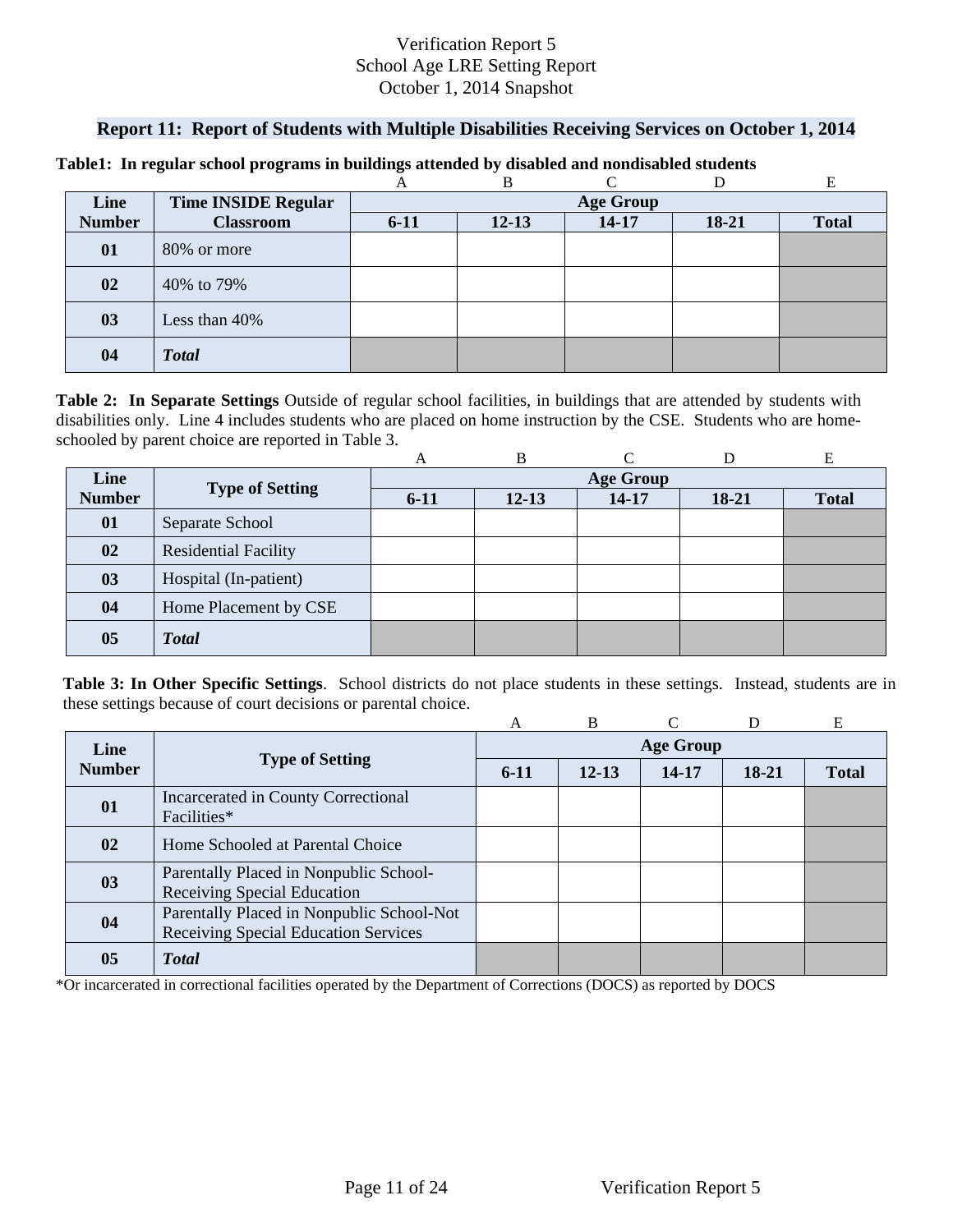### **Report 12: Report of Students with Deaf - Blindness Receiving Services on October 1, 2014**

|               |                            |                  | B         |           |       |              |  |  |
|---------------|----------------------------|------------------|-----------|-----------|-------|--------------|--|--|
| Line          | <b>Time INSIDE Regular</b> | <b>Age Group</b> |           |           |       |              |  |  |
| <b>Number</b> | <b>Classroom</b>           | $6 - 11$         | $12 - 13$ | $14 - 17$ | 18-21 | <b>Total</b> |  |  |
| 01            | 80% or more                |                  |           |           |       |              |  |  |
| 02            | 40% to 79%                 |                  |           |           |       |              |  |  |
| 03            | Less than 40%              |                  |           |           |       |              |  |  |
| 04            | <b>Total</b>               |                  |           |           |       |              |  |  |

#### **Table1: In regular school programs in buildings attended by disabled and nondisabled students**

schooled by parent choice are reported in Table 3.<br>
A B C D E **Table 2: In Separate Settings** Outside of regular school facilities, in buildings that are attended by students with disabilities only. Line 4 includes students who are placed on home instruction by the CSE. Students who are home-

|                |                             | A        | B         |                  |         | Е            |
|----------------|-----------------------------|----------|-----------|------------------|---------|--------------|
| Line           |                             |          |           | <b>Age Group</b> |         |              |
| <b>Number</b>  | <b>Type of Setting</b>      | $6 - 11$ | $12 - 13$ | 14-17            | $18-21$ | <b>Total</b> |
| 01             | Separate School             |          |           |                  |         |              |
| 02             | <b>Residential Facility</b> |          |           |                  |         |              |
| 03             | Hospital (In-patient)       |          |           |                  |         |              |
| 04             | Home Placement by CSE       |          |           |                  |         |              |
| 0 <sub>5</sub> | <b>Total</b>                |          |           |                  |         |              |

**Table 3: In Other Specific Settings**. School districts do not place students in these settings. Instead, students are in these settings because of court decisions or parental choice.

|               |                                                                                   | A                | B         |       |       | E            |  |  |
|---------------|-----------------------------------------------------------------------------------|------------------|-----------|-------|-------|--------------|--|--|
| Line          | <b>Type of Setting</b>                                                            | <b>Age Group</b> |           |       |       |              |  |  |
| <b>Number</b> |                                                                                   | $6-11$           | $12 - 13$ | 14-17 | 18-21 | <b>Total</b> |  |  |
| 01            | Incarcerated in County Correctional<br>Facilities*                                |                  |           |       |       |              |  |  |
| 02            | Home Schooled at Parental Choice                                                  |                  |           |       |       |              |  |  |
| 03            | Parentally Placed in Nonpublic School-<br><b>Receiving Special Education</b>      |                  |           |       |       |              |  |  |
| 04            | Parentally Placed in Nonpublic School-Not<br>Receiving Special Education Services |                  |           |       |       |              |  |  |
| 05            | <b>Total</b>                                                                      |                  |           |       |       |              |  |  |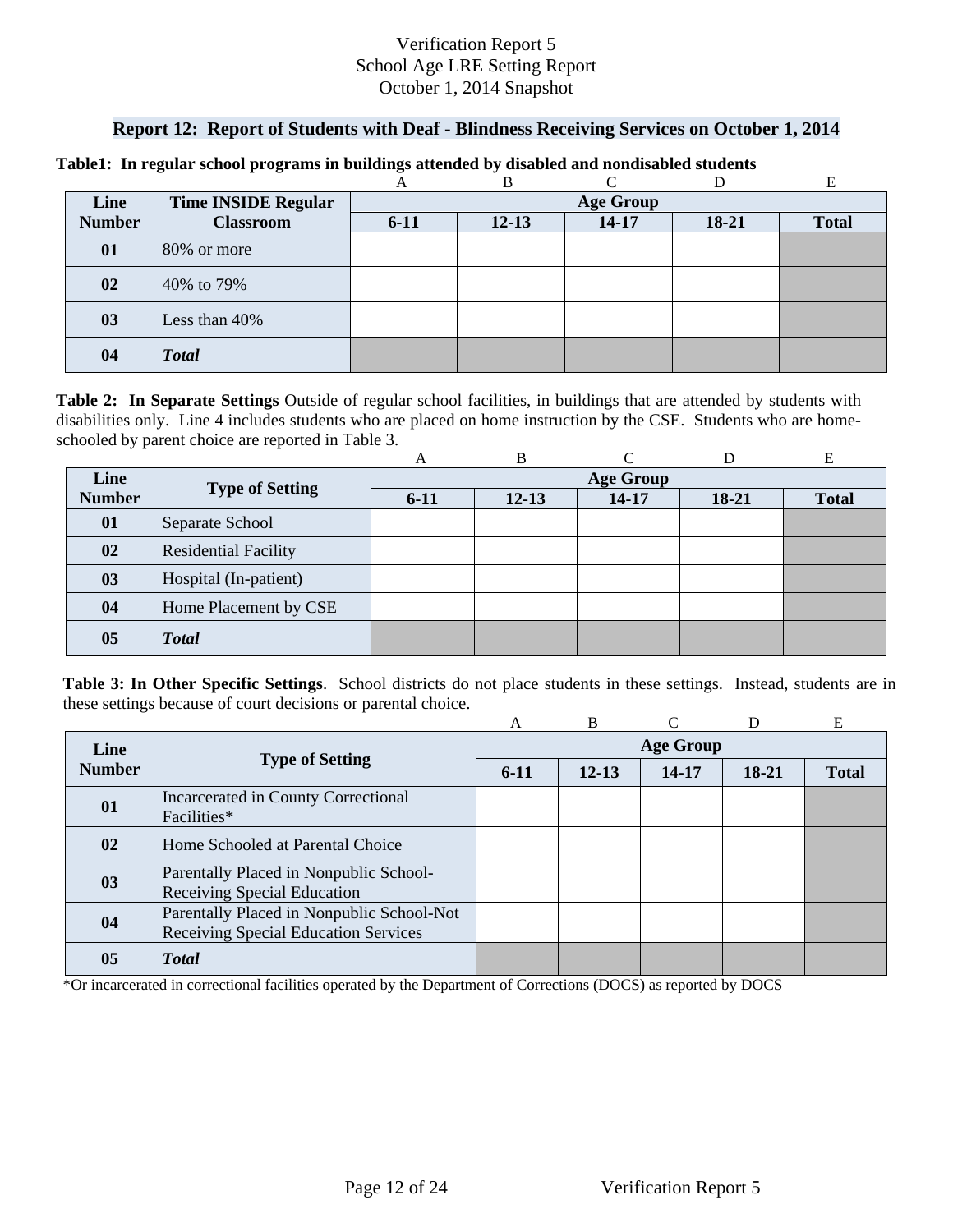### **Report 13: Report of Students with Traumatic Brain Injury Receiving Services on October 1, 2014**

|               |                            |          | B         | ⌒                |       |              |
|---------------|----------------------------|----------|-----------|------------------|-------|--------------|
| Line          | <b>Time INSIDE Regular</b> |          |           | <b>Age Group</b> |       |              |
| <b>Number</b> | <b>Classroom</b>           | $6 - 11$ | $12 - 13$ | $14 - 17$        | 18-21 | <b>Total</b> |
| 01            | 80% or more                |          |           |                  |       |              |
| 02            | 40% to 79%                 |          |           |                  |       |              |
| 03            | Less than 40%              |          |           |                  |       |              |
| 04            | <b>Total</b>               |          |           |                  |       |              |

#### **Table1: In regular school programs in buildings attended by disabled and nondisabled students**

schooled by parent choice are reported in Table 3.<br>
A B C D E **Table 2: In Separate Settings** Outside of regular school facilities, in buildings that are attended by students with disabilities only. Line 4 includes students who are placed on home instruction by the CSE. Students who are home-

|                |                             | A        | B         |                  |         | E            |
|----------------|-----------------------------|----------|-----------|------------------|---------|--------------|
| Line           |                             |          |           | <b>Age Group</b> |         |              |
| <b>Number</b>  | <b>Type of Setting</b>      | $6 - 11$ | $12 - 13$ | 14-17            | $18-21$ | <b>Total</b> |
| 01             | Separate School             |          |           |                  |         |              |
| 02             | <b>Residential Facility</b> |          |           |                  |         |              |
| 03             | Hospital (In-patient)       |          |           |                  |         |              |
| 04             | Home Placement by CSE       |          |           |                  |         |              |
| 0 <sub>5</sub> | <b>Total</b>                |          |           |                  |         |              |

**Table 3: In Other Specific Settings**. School districts do not place students in these settings. Instead, students are in these settings because of court decisions or parental choice.

|               |                                                    | A                | B         |       | D     | E            |  |  |  |  |  |
|---------------|----------------------------------------------------|------------------|-----------|-------|-------|--------------|--|--|--|--|--|
| Line          |                                                    | <b>Age Group</b> |           |       |       |              |  |  |  |  |  |
| <b>Number</b> | <b>Type of Setting</b>                             | $6-11$           | $12 - 13$ | 14-17 | 18-21 | <b>Total</b> |  |  |  |  |  |
| 01            | Incarcerated in County Correctional<br>Facilities* |                  |           |       |       |              |  |  |  |  |  |
|               |                                                    |                  |           |       |       |              |  |  |  |  |  |
| 02            | Home Schooled at Parental Choice                   |                  |           |       |       |              |  |  |  |  |  |
| 03            | Parentally Placed in Nonpublic School-             |                  |           |       |       |              |  |  |  |  |  |
|               | Receiving Special Education                        |                  |           |       |       |              |  |  |  |  |  |
| 04            | Parentally Placed in Nonpublic School-Not          |                  |           |       |       |              |  |  |  |  |  |
|               | Receiving Special Education Services               |                  |           |       |       |              |  |  |  |  |  |
| 05            | <b>T</b> otal                                      |                  |           |       |       |              |  |  |  |  |  |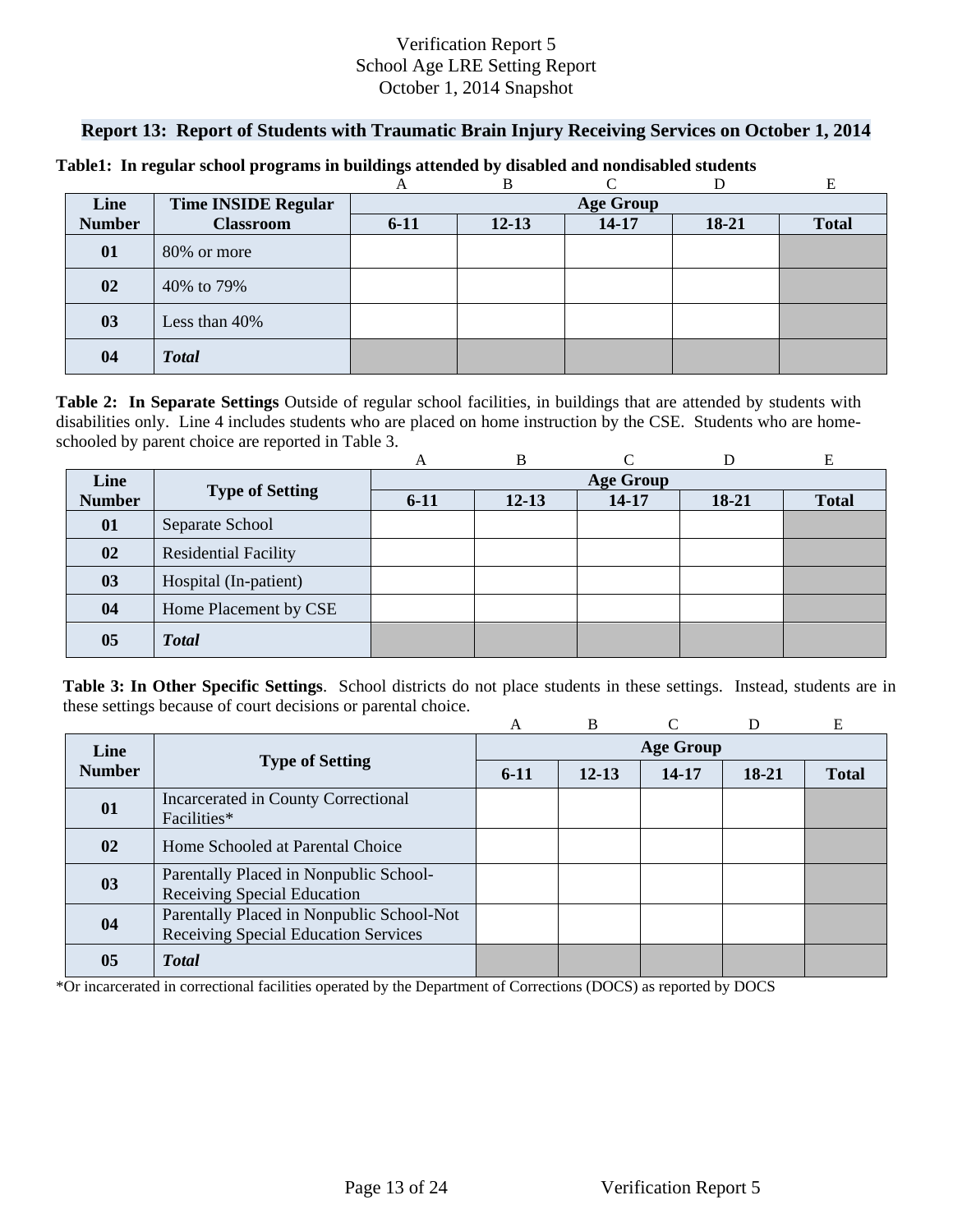### **Report 14A: Report of School-Age Students with Disabilities Ages 4-5 Receiving Services on October 1, 2014**

**Least Restrictive Environment (LRE) Setting for Students with Disabilities, Ages 4-5, who Receive SCHOOL-AGE Special Education and Related Services (codes ESA01 through ESA12) by Disability** 

|                         |                                                                                                                                                                                                                                                     |        |                              |                            |                                |                 |                           | <b>Disability</b>                |                             |                          |                                   |                              |                |                        |       |
|-------------------------|-----------------------------------------------------------------------------------------------------------------------------------------------------------------------------------------------------------------------------------------------------|--------|------------------------------|----------------------------|--------------------------------|-----------------|---------------------------|----------------------------------|-----------------------------|--------------------------|-----------------------------------|------------------------------|----------------|------------------------|-------|
| Line<br><b>Number</b>   | <b>Educational Environment</b>                                                                                                                                                                                                                      | Autism | <b>Emotional Disturbance</b> | <b>Learning Disability</b> | <b>Intellectual Disability</b> | <b>Deafness</b> | <b>Hearing Impairment</b> | Speech or Language<br>Impairment | $\ast$<br>Visual Impairment | Impairment<br>Orthopedic | <b>Other Health</b><br>Impairment | <b>Multiple Disabilities</b> | Deaf-Blindness | Traumatic Brain Injury | Total |
| $\mathbf{1}$            | Parentally placed in a nonpublic elementary school and receiving<br>majority of hours of special education and related services in the<br>regular classroom.                                                                                        |        |                              |                            |                                |                 |                           |                                  |                             |                          |                                   |                              |                |                        |       |
| $\overline{2}$          | Parentally placed in a nonpublic elementary school and receiving<br>majority of hours of special education and related services in some<br>other location.                                                                                          |        |                              |                            |                                |                 |                           |                                  |                             |                          |                                   |                              |                |                        |       |
| 3                       | Parentally placed in a nonpublic elementary school and NOT<br>receiving publicly funded special education and related services                                                                                                                      |        |                              |                            |                                |                 |                           |                                  |                             |                          |                                   |                              |                |                        |       |
| $\overline{\mathbf{4}}$ | Attending a kindergarten, 1 <sup>st</sup> grade or other regular early<br>childhood program for 10 or more hours a week and receiving<br>the majority of hours of special education and related services in<br>the regular early childhood program. |        |                              |                            |                                |                 |                           |                                  |                             |                          |                                   |                              |                |                        |       |
| 5                       | Attending a kindergarten, 1 <sup>st</sup> grade or other regular early<br>childhood program for 10 or more hours a week and receiving<br>the majority of hours of special education and related services in<br>some other location.                 |        |                              |                            |                                |                 |                           |                                  |                             |                          |                                   |                              |                |                        |       |
| 6                       | Attending a kindergarten, 1 <sup>st</sup> grade or other regular early<br>childhood program for less than 10 hours a week and receiving<br>the majority of hours of special education and related in the<br>regular early childhood program.        |        |                              |                            |                                |                 |                           |                                  |                             |                          |                                   |                              |                |                        |       |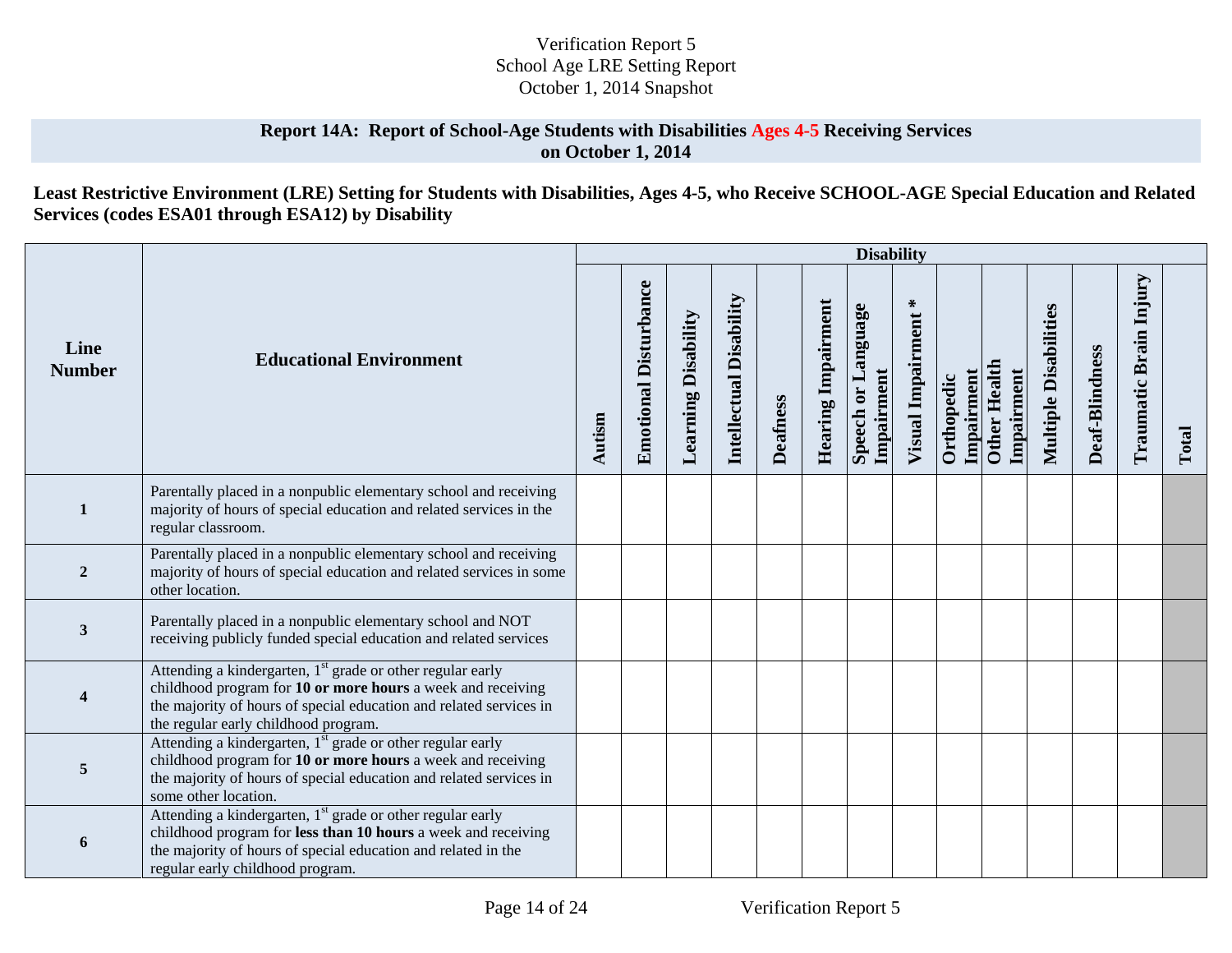|           | Attending a kindergarten, 1 <sup>st</sup> grade or other regular early<br>childhood program for less than 10 hours a week and receiving<br>the majority of hours of special education and related services in<br>some other location |  |  |  |  |  |  |  |
|-----------|--------------------------------------------------------------------------------------------------------------------------------------------------------------------------------------------------------------------------------------|--|--|--|--|--|--|--|
| 8         | Separate Class                                                                                                                                                                                                                       |  |  |  |  |  |  |  |
|           | Separate School                                                                                                                                                                                                                      |  |  |  |  |  |  |  |
| <b>10</b> | <b>Residential Facility</b>                                                                                                                                                                                                          |  |  |  |  |  |  |  |
| 11        | Home                                                                                                                                                                                                                                 |  |  |  |  |  |  |  |
| 12        | Service Provider Location or some other location that is not in<br>any other code                                                                                                                                                    |  |  |  |  |  |  |  |
| 13        | <b>Total</b>                                                                                                                                                                                                                         |  |  |  |  |  |  |  |

\*Visual Impairment includes Blindness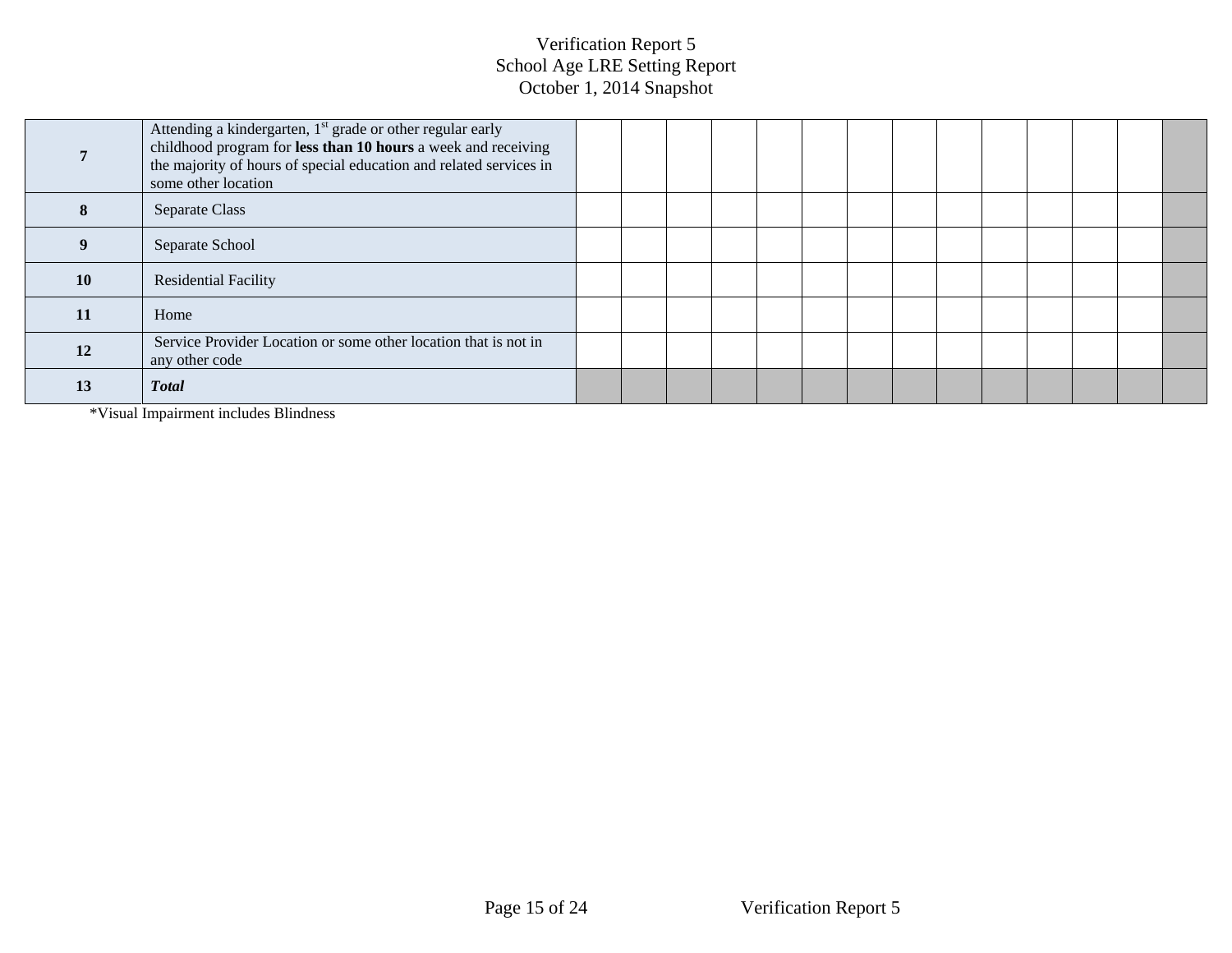### *Report 14B: Report of All Students with Disabilities Receiving Services on October 1, 2014 - Ages 6-21*

The three sections below aggregate the data reported in Reports 1 to 13 to facilitate State and local data verification procedures. Completing these two tables will facilitate the reporting of race/ethnicity, gender, and limited English proficiency, data in Reports 15A and 15B, 16A, 16B, 17A, and 17B.

#### **Table1: In regular school programs in buildings attended by disabled and nondisabled students**

|               |                                    | A      | B         | $\Gamma$         | D     | E            | F                       | G                                |
|---------------|------------------------------------|--------|-----------|------------------|-------|--------------|-------------------------|----------------------------------|
| Line          | <b>Time INSIDE</b>                 |        |           | <b>Age Group</b> |       |              |                         |                                  |
| <b>Number</b> | <b>Regular</b><br><b>Classroom</b> | $6-11$ | $12 - 13$ | 14-17            | 18-21 | <b>Total</b> | <b>Total</b><br>10/2/13 | <b>Reasonability</b><br>Check ** |
| 01            | 80% or more                        |        |           |                  |       |              |                         |                                  |
| 02            | 40% to 79%                         |        |           |                  |       |              |                         |                                  |
| 03            | Less than $40\%$                   |        |           |                  |       |              |                         |                                  |
| 04            | <b>Total</b>                       |        |           |                  |       |              |                         |                                  |

schooled by parent choice are reported in Table 3.<br>
A B C D E F G **Table 2: In Separate Settings** Outside of regular school facilities, in buildings that are attended by students with disabilities only. Line 4 includes students who are placed on home instruction by the CSE. Students who are home-

|               |                                 | А        | B         | $\curvearrowright$ | D     | Е            | F            | G                    |
|---------------|---------------------------------|----------|-----------|--------------------|-------|--------------|--------------|----------------------|
| Line          |                                 |          |           | <b>Age Group</b>   |       |              | <b>Total</b> | <b>Reasonability</b> |
| <b>Number</b> | <b>Type of Setting</b>          | $6 - 11$ | $12 - 13$ | 14-17              | 18-21 | <b>Total</b> | 10/2/13      | Check **             |
| 01            | Separate School                 |          |           |                    |       |              |              |                      |
| 02            | <b>Residential Facility</b>     |          |           |                    |       |              |              |                      |
| 03            | Hospital (In-patient)           |          |           |                    |       |              |              |                      |
| 04            | Home Placement by<br><b>CSE</b> |          |           |                    |       |              |              |                      |
|               |                                 |          |           |                    |       |              |              |                      |
| 05            | <b>Total</b>                    |          |           |                    |       |              |              |                      |

**Table 3: In Other Specific Settings**. School districts do not place students in these settings. Instead, students are in these settings because of court decisions or parental choice.

|               |                                                                                                    | A      | B         | $\mathcal{C}$    | D     | E            | F            | G                    |
|---------------|----------------------------------------------------------------------------------------------------|--------|-----------|------------------|-------|--------------|--------------|----------------------|
| Line          |                                                                                                    |        |           | <b>Age Group</b> |       |              | <b>Total</b> | <b>Reasonability</b> |
| <b>Number</b> | <b>Type of Setting</b>                                                                             | $6-11$ | $12 - 13$ | 14-17            | 18-21 | <b>Total</b> | 10/2/13      | Check **             |
| 01            | Incarcerated in County Correctional<br>Facilities*                                                 |        |           |                  |       |              |              |                      |
| 02            | Home Schooled at Parental Choice                                                                   |        |           |                  |       |              |              |                      |
| 03            | Parentally Placed in Nonpublic<br>School-Receiving Special Education                               |        |           |                  |       |              |              |                      |
| 04            | Parentally Placed in Nonpublic<br><b>School-Not Receiving Special</b><br><b>Education Services</b> |        |           |                  |       |              |              |                      |
| 05            | <b>T</b> otal                                                                                      |        |           |                  |       |              |              |                      |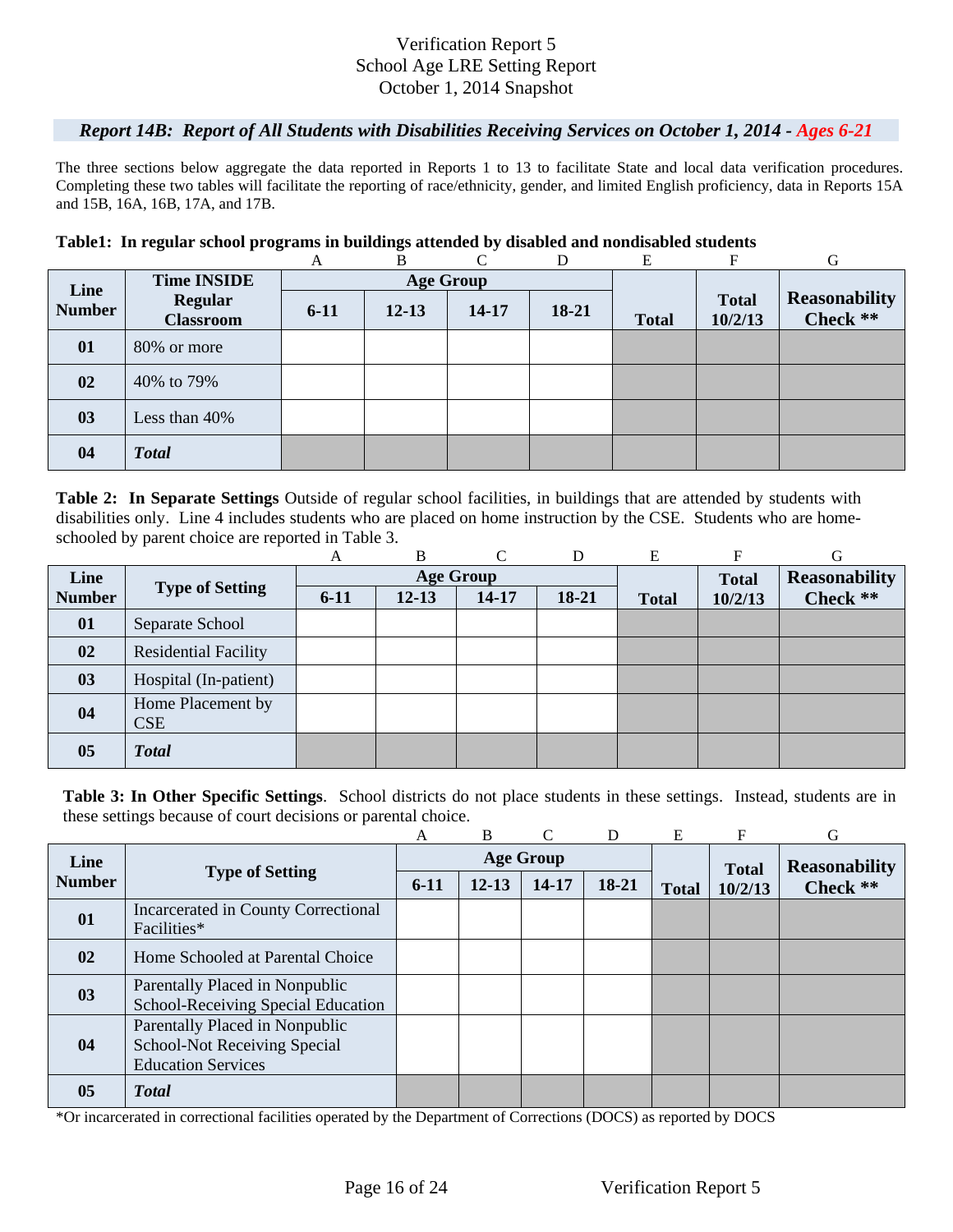*Report 15A: Report of All School-Age Students with Disabilities Receiving Services on October 2, 2013, According to Race/Ethnicity Category and Type of Placement – Ages 4-5* 

This report contains all students in Report 14 A (age group 4-5) by race/ethnicity.

|                       |                                                                                                                                                                                                                                                  | A                     |                                                                                    | $\mathbf C$                                                              | D                                                                               |                                                                                                           |                                                           | G                                              |              |
|-----------------------|--------------------------------------------------------------------------------------------------------------------------------------------------------------------------------------------------------------------------------------------------|-----------------------|------------------------------------------------------------------------------------|--------------------------------------------------------------------------|---------------------------------------------------------------------------------|-----------------------------------------------------------------------------------------------------------|-----------------------------------------------------------|------------------------------------------------|--------------|
|                       |                                                                                                                                                                                                                                                  |                       |                                                                                    |                                                                          | Race/Ethnicity of School-Age Students Ages 4-5                                  |                                                                                                           |                                                           |                                                | Ħ            |
| Line<br><b>Number</b> | <b>Type of Setting</b>                                                                                                                                                                                                                           | Hispanic<br>or Latino | American<br>Indian or<br>Alaska<br><b>Native</b><br>(Not of<br>Hispanic<br>Origin) | Asian or<br>Pacific<br><b>Islander</b><br>(Not of<br>Hispanic<br>Origin) | <b>Black or</b><br>African<br>American<br>(Not of<br><b>Hispanic</b><br>Origin) | <b>Native</b><br>Hawaiia<br>n or<br>Other<br>Pacific<br><b>Islander</b><br>(Not of<br>Hispanic<br>Origin) | Two or<br>More<br>Races<br>(Not of<br>Hispanic<br>Origin) | White<br>(Not of<br><b>Hispanic</b><br>Origin) | <b>Total</b> |
| 01                    | Parentally placed in a nonpublic elementary school and receiving majority of<br>hours of special education and related services in the regular classroom.                                                                                        |                       |                                                                                    |                                                                          |                                                                                 |                                                                                                           |                                                           |                                                |              |
| 02                    | Parentally placed in a nonpublic elementary school and receiving majority of<br>hours of special education and related services in some other location.                                                                                          |                       |                                                                                    |                                                                          |                                                                                 |                                                                                                           |                                                           |                                                |              |
| 0 <sub>3</sub>        | Parentally placed in a nonpublic elementary school and NOT receiving<br>publicly funded special education and related services                                                                                                                   |                       |                                                                                    |                                                                          |                                                                                 |                                                                                                           |                                                           |                                                |              |
| 04                    | Attending a kindergarten, 1 <sup>st</sup> grade or other regular early childhood program<br>for 10 or more hours a week and receiving the majority of hours of special<br>education and related services in the regular early childhood program. |                       |                                                                                    |                                                                          |                                                                                 |                                                                                                           |                                                           |                                                |              |
| 05                    | Attending a kindergarten, 1 <sup>st</sup> grade or other regular early childhood program<br>for 10 or more hours a week and receiving the majority of hours of special<br>education and related services in some other location.                 |                       |                                                                                    |                                                                          |                                                                                 |                                                                                                           |                                                           |                                                |              |
| 06                    | Attending a kindergarten, 1 <sup>st</sup> grade or other regular early childhood program<br>for less than 10 hours a week and receiving the majority of hours of special<br>education and related in the regular early childhood program.        |                       |                                                                                    |                                                                          |                                                                                 |                                                                                                           |                                                           |                                                |              |
| 07                    | Attending a kindergarten, 1 <sup>st</sup> grade or other regular early childhood program<br>for less than 10 hours a week and receiving the majority of hours of special<br>education and related services in some other location                |                       |                                                                                    |                                                                          |                                                                                 |                                                                                                           |                                                           |                                                |              |
| 08                    | Separate Class                                                                                                                                                                                                                                   |                       |                                                                                    |                                                                          |                                                                                 |                                                                                                           |                                                           |                                                |              |
| 09                    | Separate School                                                                                                                                                                                                                                  |                       |                                                                                    |                                                                          |                                                                                 |                                                                                                           |                                                           |                                                |              |
| 10                    | <b>Residential Facility</b>                                                                                                                                                                                                                      |                       |                                                                                    |                                                                          |                                                                                 |                                                                                                           |                                                           |                                                |              |
| 11                    | Home                                                                                                                                                                                                                                             |                       |                                                                                    |                                                                          |                                                                                 |                                                                                                           |                                                           |                                                |              |
| 12                    | Service Provider Location or some other location that is not in any other<br>code                                                                                                                                                                |                       |                                                                                    |                                                                          |                                                                                 |                                                                                                           |                                                           |                                                |              |
| 13                    | <b>Total</b>                                                                                                                                                                                                                                     |                       |                                                                                    |                                                                          |                                                                                 |                                                                                                           |                                                           |                                                |              |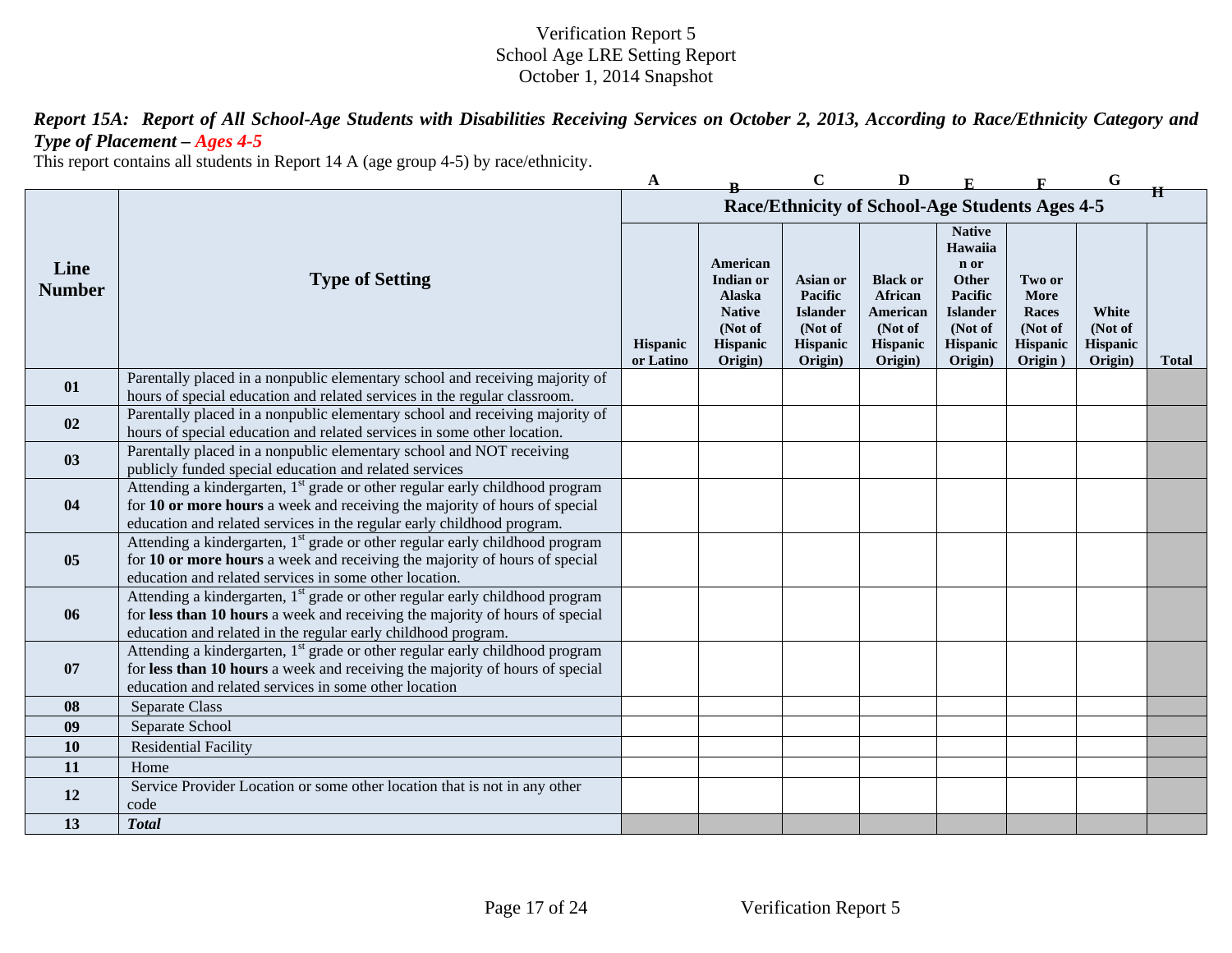### *Report 15B: Report of All School-Age Students with Disabilities Receiving Services on October 1, 2014, According to Race/Ethnicity Category and Type of Placement – Ages 6-21*

## **Table 1: In regular school programs in buildings attended by disabled and nondisabled students**

|                       | A                      |                              |                                                                               | D                                                                       |                                                                         | G                                                                                                 |                                                            |                                             |              |
|-----------------------|------------------------|------------------------------|-------------------------------------------------------------------------------|-------------------------------------------------------------------------|-------------------------------------------------------------------------|---------------------------------------------------------------------------------------------------|------------------------------------------------------------|---------------------------------------------|--------------|
|                       |                        |                              |                                                                               |                                                                         | Race/Ethnicity of School-Age Students Ages 6-21                         |                                                                                                   |                                                            |                                             |              |
| Line<br><b>Number</b> | <b>Type of Setting</b> | <b>Hispanic or</b><br>Latino | <b>American Indian or</b><br><b>Alaska Native (Not</b><br>of Hispanic Origin) | <b>Asian or Pacific</b><br>Islander (Not of<br><b>Hispanic Origin</b> ) | <b>Black or African</b><br>American (Not of<br><b>Hispanic Origin</b> ) | <b>Native Hawaiian or</b><br><b>Other Pacific</b><br>Islander (Not of<br><b>Hispanic Origin</b> ) | Two or More<br>Races (Not of<br><b>Hispanic</b><br>Origin) | <b>White (Not</b><br>of Hispanic<br>Origin) | <b>Total</b> |
| 01                    | 80% or more            |                              |                                                                               |                                                                         |                                                                         |                                                                                                   |                                                            |                                             |              |
| 02                    | 40% to 79%             |                              |                                                                               |                                                                         |                                                                         |                                                                                                   |                                                            |                                             |              |
| 03                    | Less than 40%          |                              |                                                                               |                                                                         |                                                                         |                                                                                                   |                                                            |                                             |              |
| 04                    | <b>Total</b>           |                              |                                                                               |                                                                         |                                                                         |                                                                                                   |                                                            |                                             |              |

**Table 2: In Separate Settings** Outside of regular school facilities, in buildings that are attended by students with disabilities only. Line 4 includes students who are placed on home instruction by the CSE. Students who are home-schooled by parent choice are reported in Table 3.

|                       |                             |                              | $\mathbf C$                                                                     |                                                                                 |                                                                                 | н                                                                                                 |                                                                   |                                      |       |
|-----------------------|-----------------------------|------------------------------|---------------------------------------------------------------------------------|---------------------------------------------------------------------------------|---------------------------------------------------------------------------------|---------------------------------------------------------------------------------------------------|-------------------------------------------------------------------|--------------------------------------|-------|
|                       |                             |                              |                                                                                 |                                                                                 |                                                                                 | Race/Ethnicity of School-Age Students Ages 6-21                                                   |                                                                   |                                      |       |
| Line<br><b>Number</b> | <b>Type of Setting</b>      | <b>Hispanic or</b><br>Latino | American<br>Indian or<br><b>Alaska Native</b><br>(Not of<br>Hispanic<br>Origin) | Asian or<br>Pacific<br><b>Islander</b><br>(Not of<br><b>Hispanic</b><br>Origin) | <b>Black or</b><br>African<br>American<br>(Not of<br><b>Hispanic</b><br>Origin) | Native Hawaiian or<br><b>Other Pacific</b><br><b>Islander</b> (Not of<br><b>Hispanic Origin</b> ) | <b>Two or More</b><br>Races (Not of<br><b>Hispanic</b><br>Origin) | White (Not<br>of Hispanic<br>Origin) | Total |
| 01                    | Separate School             |                              |                                                                                 |                                                                                 |                                                                                 |                                                                                                   |                                                                   |                                      |       |
| 02                    | <b>Residential Facility</b> |                              |                                                                                 |                                                                                 |                                                                                 |                                                                                                   |                                                                   |                                      |       |
| 03                    | Hospital (In-patient)       |                              |                                                                                 |                                                                                 |                                                                                 |                                                                                                   |                                                                   |                                      |       |
| 04                    | Home Placement by CSE       |                              |                                                                                 |                                                                                 |                                                                                 |                                                                                                   |                                                                   |                                      |       |
| 05                    | <b>Total</b>                |                              |                                                                                 |                                                                                 |                                                                                 |                                                                                                   |                                                                   |                                      |       |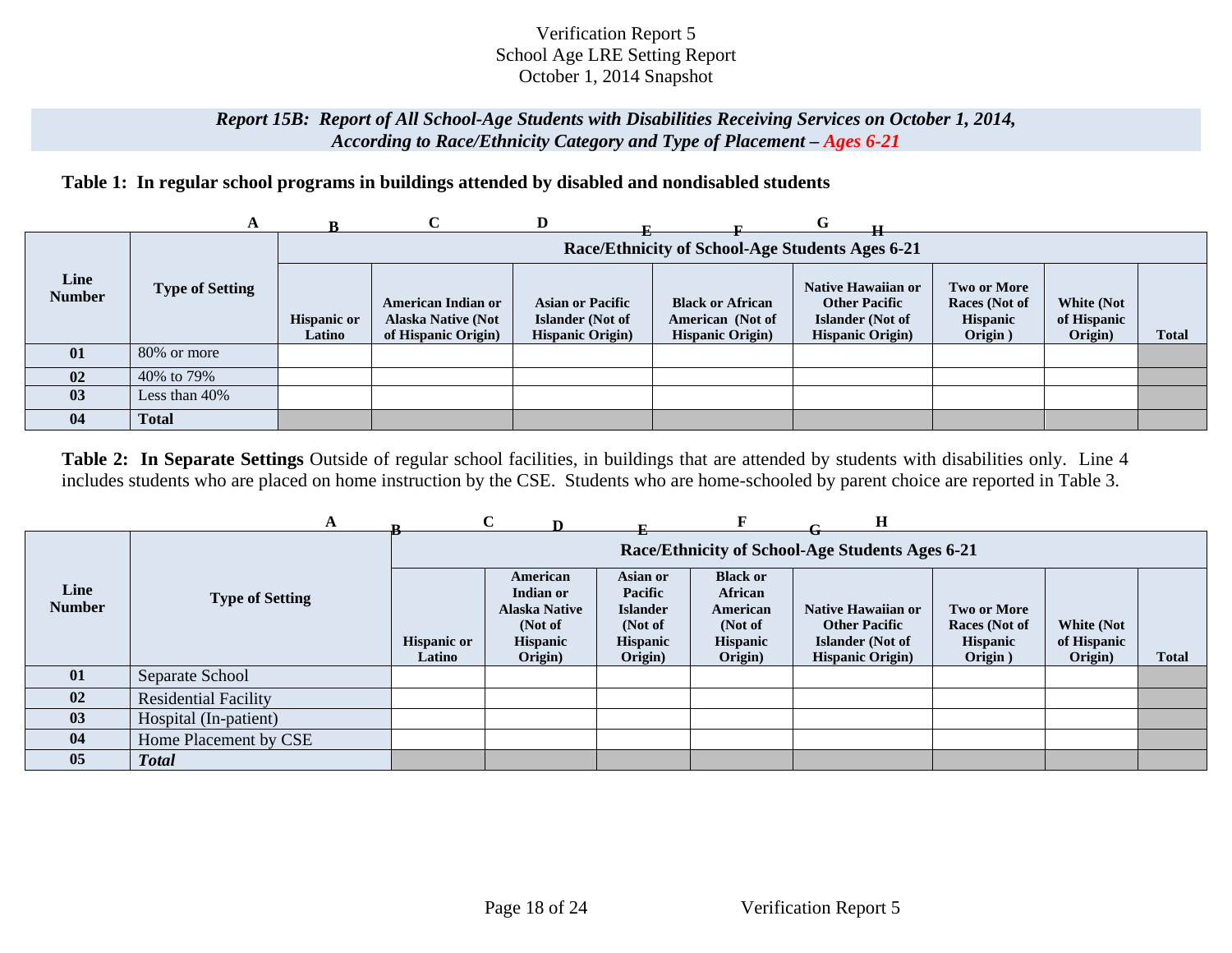**Table 3: In Other Specific Settings.** School districts do not place students in these settings. Instead, students are in these settings because of court decisions or parental choice.

|                       |                                                                                             | A                               |                                                                                        |                                                                                | D                                                                      |                                                                                        |                                                                   | G                                              |              |
|-----------------------|---------------------------------------------------------------------------------------------|---------------------------------|----------------------------------------------------------------------------------------|--------------------------------------------------------------------------------|------------------------------------------------------------------------|----------------------------------------------------------------------------------------|-------------------------------------------------------------------|------------------------------------------------|--------------|
|                       |                                                                                             |                                 |                                                                                        |                                                                                |                                                                        | Race/Ethnicity of School-Age Students Ages 6-21                                        |                                                                   |                                                |              |
| Line<br><b>Number</b> | <b>Type of Setting</b>                                                                      | <b>Hispanic</b><br>or<br>Latino | American<br>Indian or<br><b>Alaska Native</b><br>(Not of<br><b>Hispanic</b><br>Origin) | <b>Asian or Pacific</b><br><b>Islander</b> (Not of<br><b>Hispanic Origin</b> ) | <b>Black or African</b><br>American (Not of<br><b>Hispanic Origin)</b> | <b>Native Hawaiian or</b><br><b>Other Pacific Islander</b><br>(Not of Hispanic Origin) | <b>Two or More</b><br>Races (Not of<br><b>Hispanic</b><br>Origin) | White<br>(Not of<br><b>Hispanic</b><br>Origin) | <b>Total</b> |
| 01                    | Incarcerated in County<br>Correctional Facilities*                                          |                                 |                                                                                        |                                                                                |                                                                        |                                                                                        |                                                                   |                                                |              |
| 02                    | Home Schooled at Parental Choice                                                            |                                 |                                                                                        |                                                                                |                                                                        |                                                                                        |                                                                   |                                                |              |
| 03                    | Parentally Placed in Nonpublic<br>School-Receiving Special<br>Education                     |                                 |                                                                                        |                                                                                |                                                                        |                                                                                        |                                                                   |                                                |              |
| 04                    | Parentally Placed in Nonpublic<br>School-Not Receiving Special<br><b>Education Services</b> |                                 |                                                                                        |                                                                                |                                                                        |                                                                                        |                                                                   |                                                |              |
| 05                    | <b>Total</b>                                                                                |                                 |                                                                                        |                                                                                |                                                                        |                                                                                        |                                                                   |                                                |              |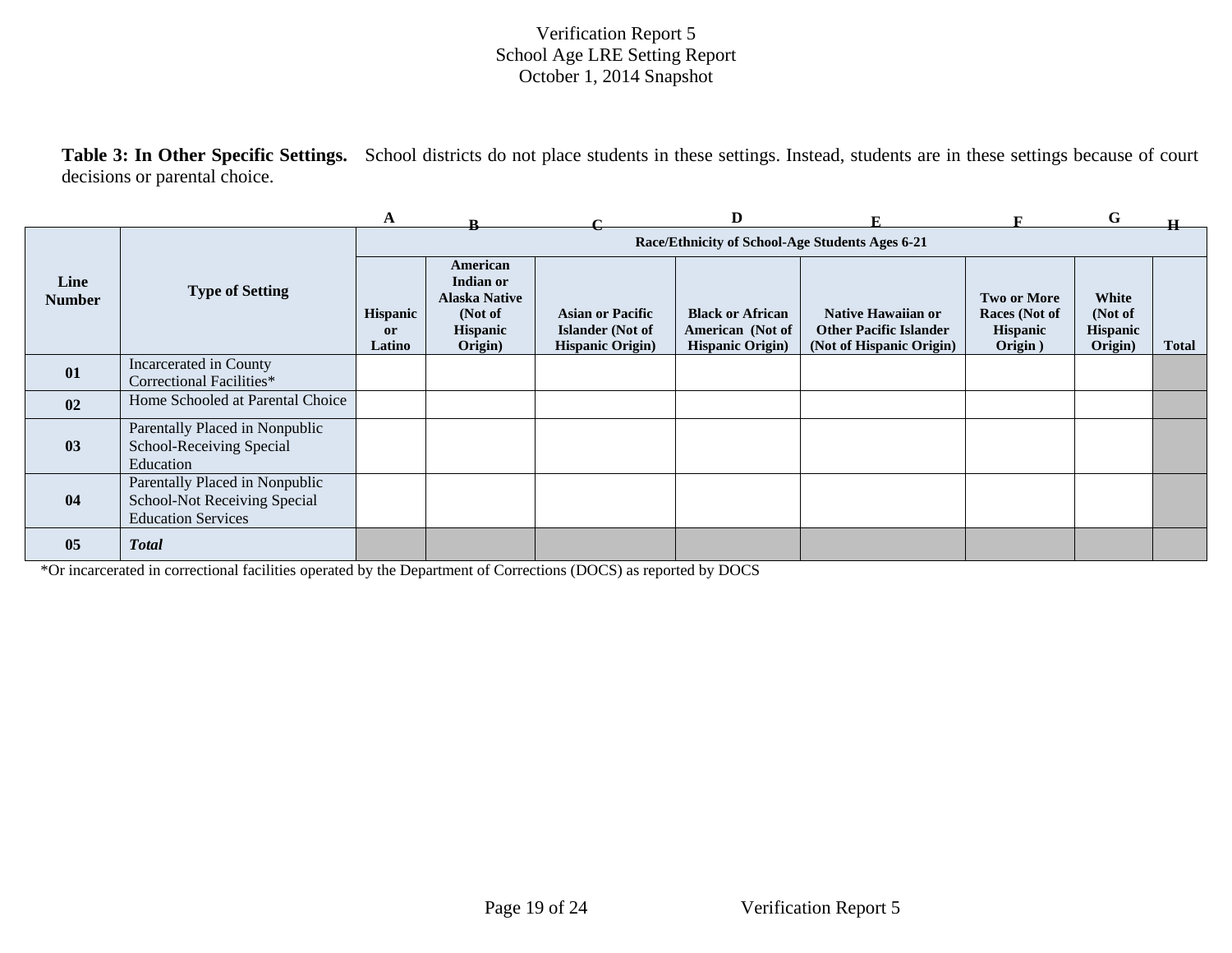### *Report 16A: Report of All School-Age Students with Disabilities Receiving Services on October 1, 2014, According to Gender and Limited English Proficiency (LEP) Status – Ages 4-5*

This report includes all students reported in the 4-5 year old age group in Report 14A by gender and limited English proficient status. The Totals (Columns C and F) for each Line in this Report match the Total Column on each Line of Report 14A.

|               |                                                                                                                                                                                                                                                 | A                          | $\bf{B}$ | $\mathbf C$  | D                                                                      | ${\bf E}$      | $\mathbf F$  |
|---------------|-------------------------------------------------------------------------------------------------------------------------------------------------------------------------------------------------------------------------------------------------|----------------------------|----------|--------------|------------------------------------------------------------------------|----------------|--------------|
| Line          | <b>Time INSIDE Regular Classroom</b>                                                                                                                                                                                                            | <b>Gender for Ages 4-5</b> |          |              | <b>Limited English Proficiency (LEP)</b><br><b>Status for Ages 4-5</b> |                |              |
| <b>Number</b> |                                                                                                                                                                                                                                                 | <b>Male</b>                | Female   | <b>Total</b> | Yes                                                                    | N <sub>0</sub> | <b>Total</b> |
| 01            | Parentally placed in a nonpublic<br>elementary school and receiving majority<br>of hours of special education and related<br>services in the regular classroom.                                                                                 |                            |          |              |                                                                        |                |              |
| 02            | Parentally placed in a nonpublic<br>elementary school and receiving majority<br>of hours of special education and related<br>services in some other location.                                                                                   |                            |          |              |                                                                        |                |              |
| 03            | Parentally placed in a nonpublic<br>elementary school and NOT receiving<br>publicly funded special education and<br>related services                                                                                                            |                            |          |              |                                                                        |                |              |
| 04            | Attending a kindergarten, $1st$ grade or other<br>regular early childhood program for 10 or<br>more hours a week and receiving the<br>majority of hours of special education and<br>related services in the regular early<br>childhood program. |                            |          |              |                                                                        |                |              |
| 05            | Attending a kindergarten, 1 <sup>st</sup> grade or other<br>regular early childhood program for 10 or<br>more hours a week and receiving the<br>majority of hours of special education and<br>related services in some other location.          |                            |          |              |                                                                        |                |              |
| 06            | Attending a kindergarten, $1st$ grade or other<br>regular early childhood program for less<br>than 10 hours a week and receiving the<br>majority of hours of special education and<br>related in the regular early childhood<br>program.        |                            |          |              |                                                                        |                |              |
| 07            | Attending a kindergarten, 1 <sup>st</sup> grade or other<br>regular early childhood program for less<br>than 10 hours a week and receiving the<br>majority of hours of special education and<br>related services in some other location         |                            |          |              |                                                                        |                |              |
| 08            | Separate Class                                                                                                                                                                                                                                  |                            |          |              |                                                                        |                |              |
| 09            | Separate School                                                                                                                                                                                                                                 |                            |          |              |                                                                        |                |              |
| 10            | <b>Residential Facility</b>                                                                                                                                                                                                                     |                            |          |              |                                                                        |                |              |
| 11            | Home                                                                                                                                                                                                                                            |                            |          |              |                                                                        |                |              |
| 12            | Service Provider Location or some other<br>location that is not in any other code                                                                                                                                                               |                            |          |              |                                                                        |                |              |
| 13            | Total                                                                                                                                                                                                                                           |                            |          |              |                                                                        |                |              |